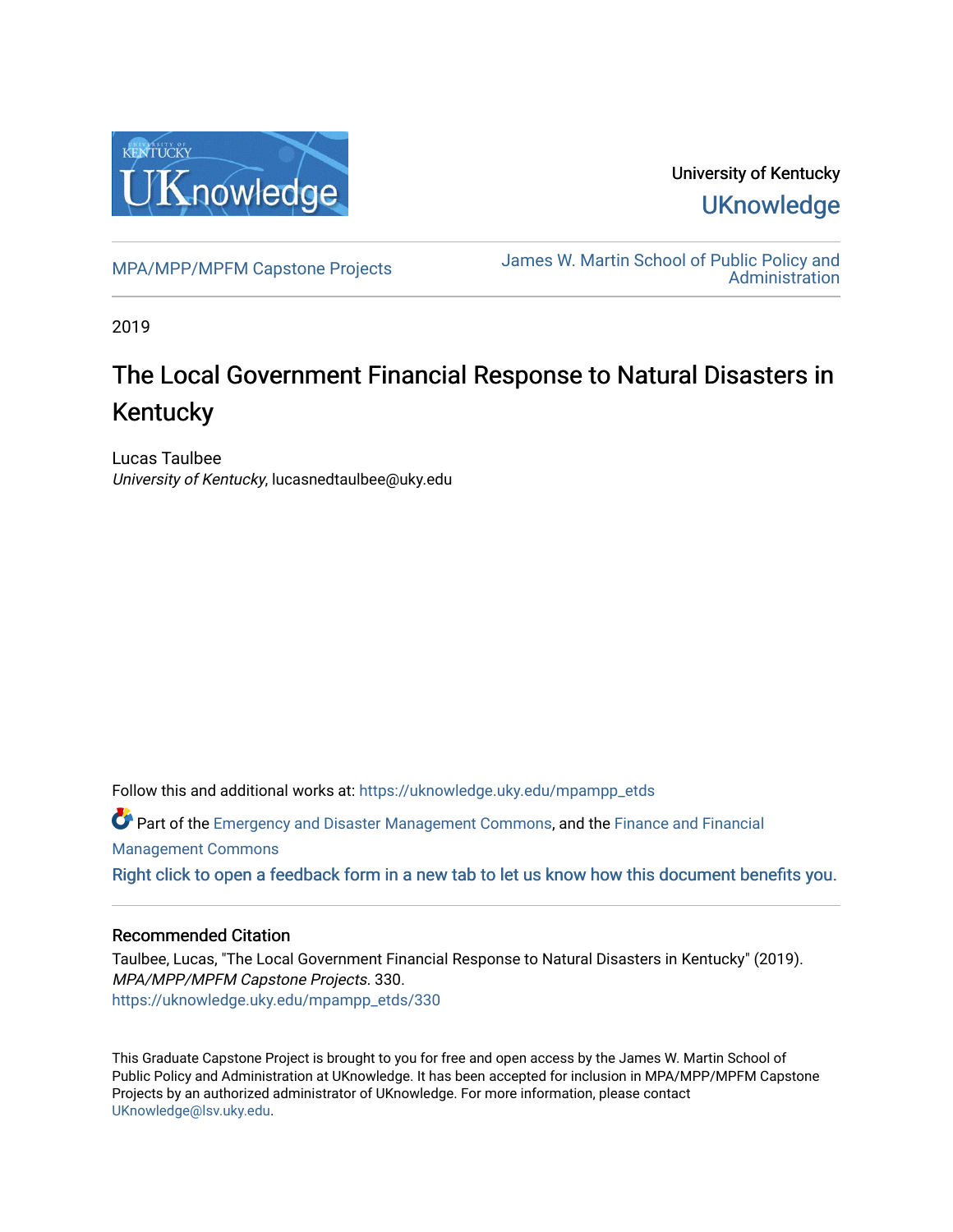# The Local Government Financial Response to Natural Disasters in Kentucky

Lucas Taulbee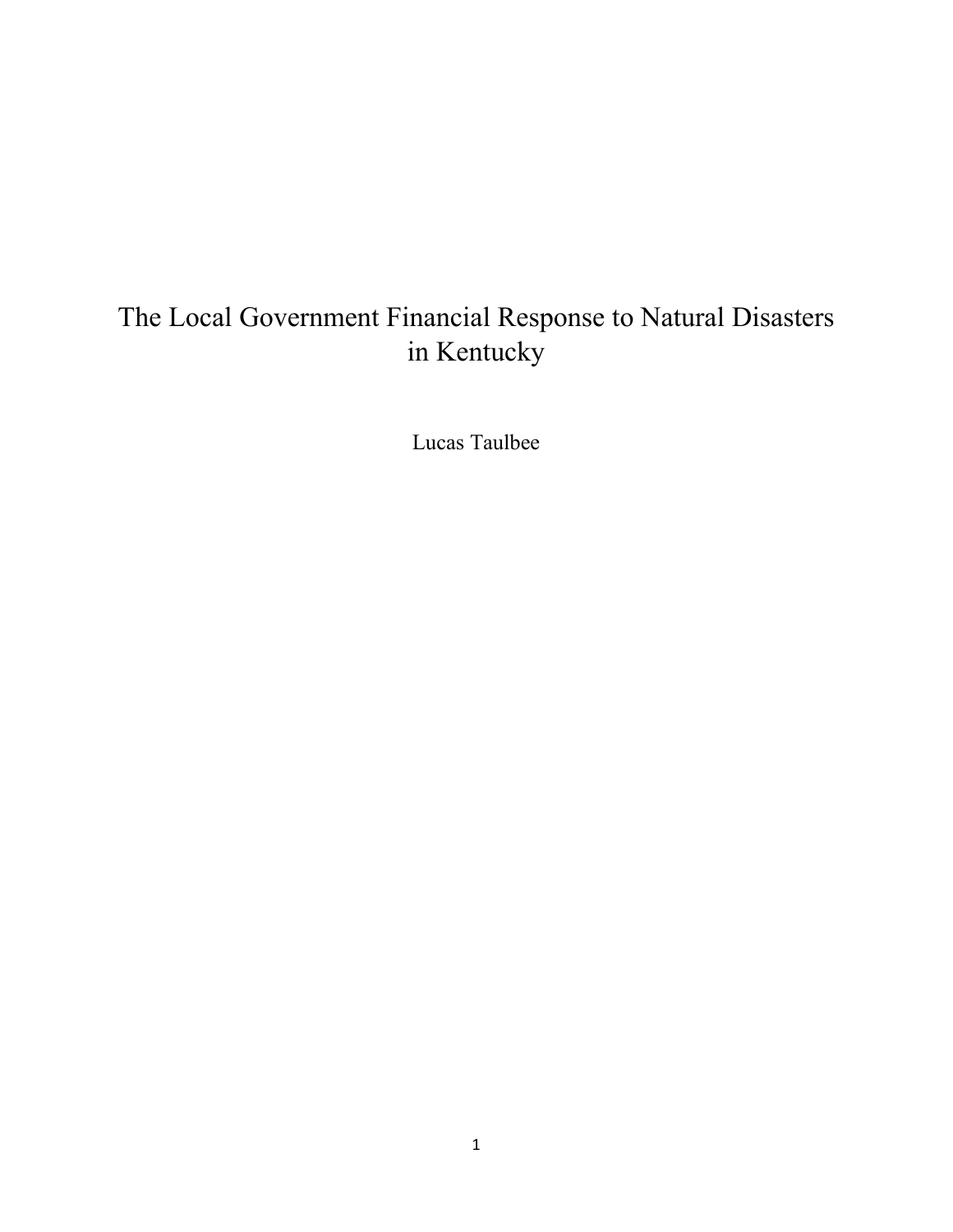### **Executive Summary**

This study seeks to estimate the effect of disasters on the total receipts and total spending of county governments in Kentucky. In addition to estimating the effects of disasters on total receipts and total spending, this study also seeks to estimate the effects of disasters on specific categories of revenue (taxes, intergovernmental, etc.) and spending (transportation, recreation, general government, etc.). These effects are estimated using data on county budgets for 2007 through 2017 from the Kentucky Department for Local Government (DLG) and data on disaster declarations and public assistance grants from FEMA.

The principle findings of this study suggest that:

- Disaster damage in the previous fiscal year is associated with an increase in total receipts per capita in the current fiscal year.
- There is no statistically significant relationship between disaster damage and total spending per capita.
- Disaster damage is associated with a decrease in tax revenues in the current fiscal year and an increase in intergovernmental revenues in the following fiscal year.
- Disaster damage is associated with a decrease in recreation and culture spending per capita in the current fiscal year and an increase in transportation spending per capita in the following fiscal year.

Overall, the results of this study suggest that the effects of disasters on local government budgets are not large. The small changes induced by average levels of disaster damage should be reasonably manageable by local governments given the amount of assistance available from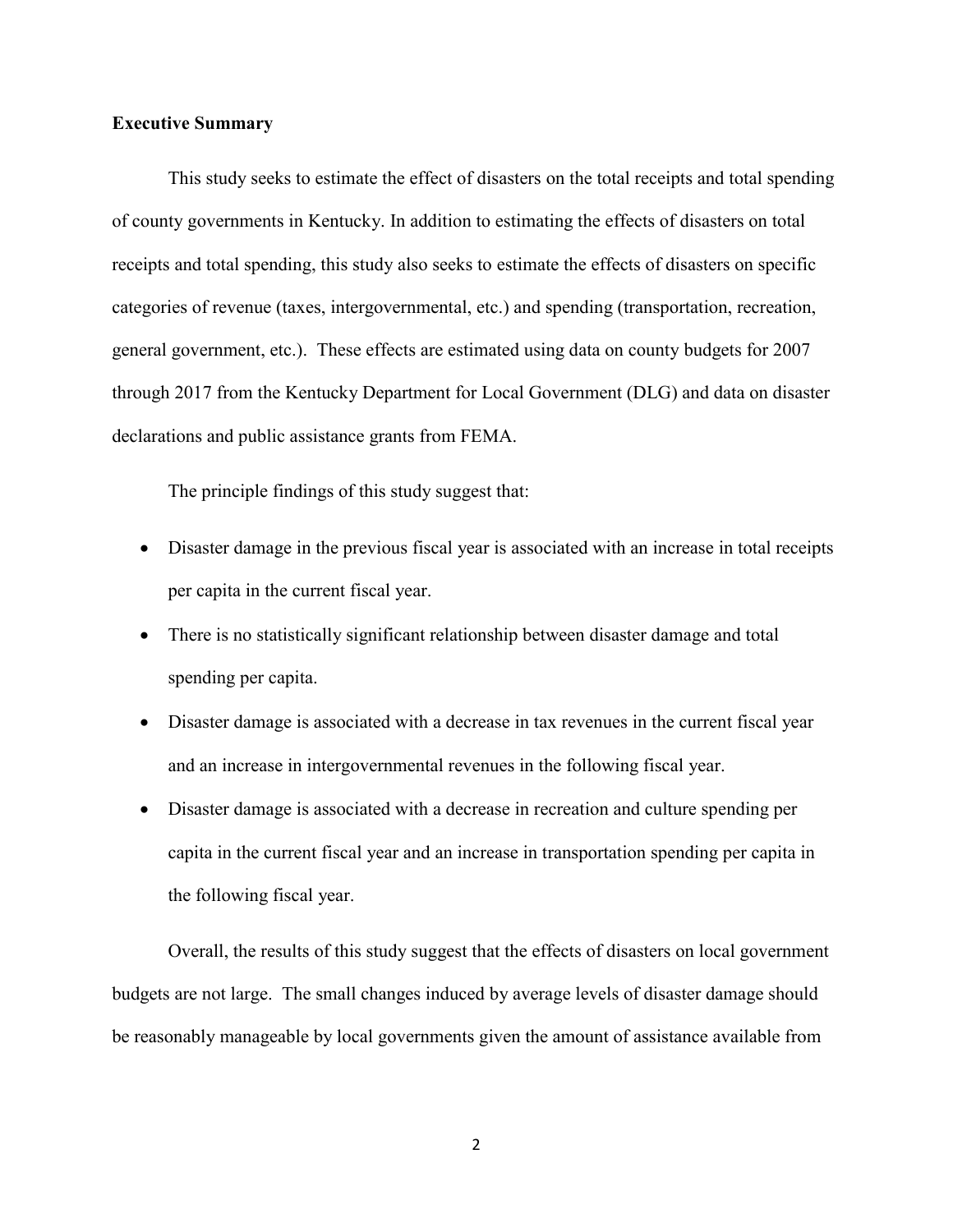the state and federal government, however, damage well above average amounts does have the capacity to create large responses and strain the budgets of local governments.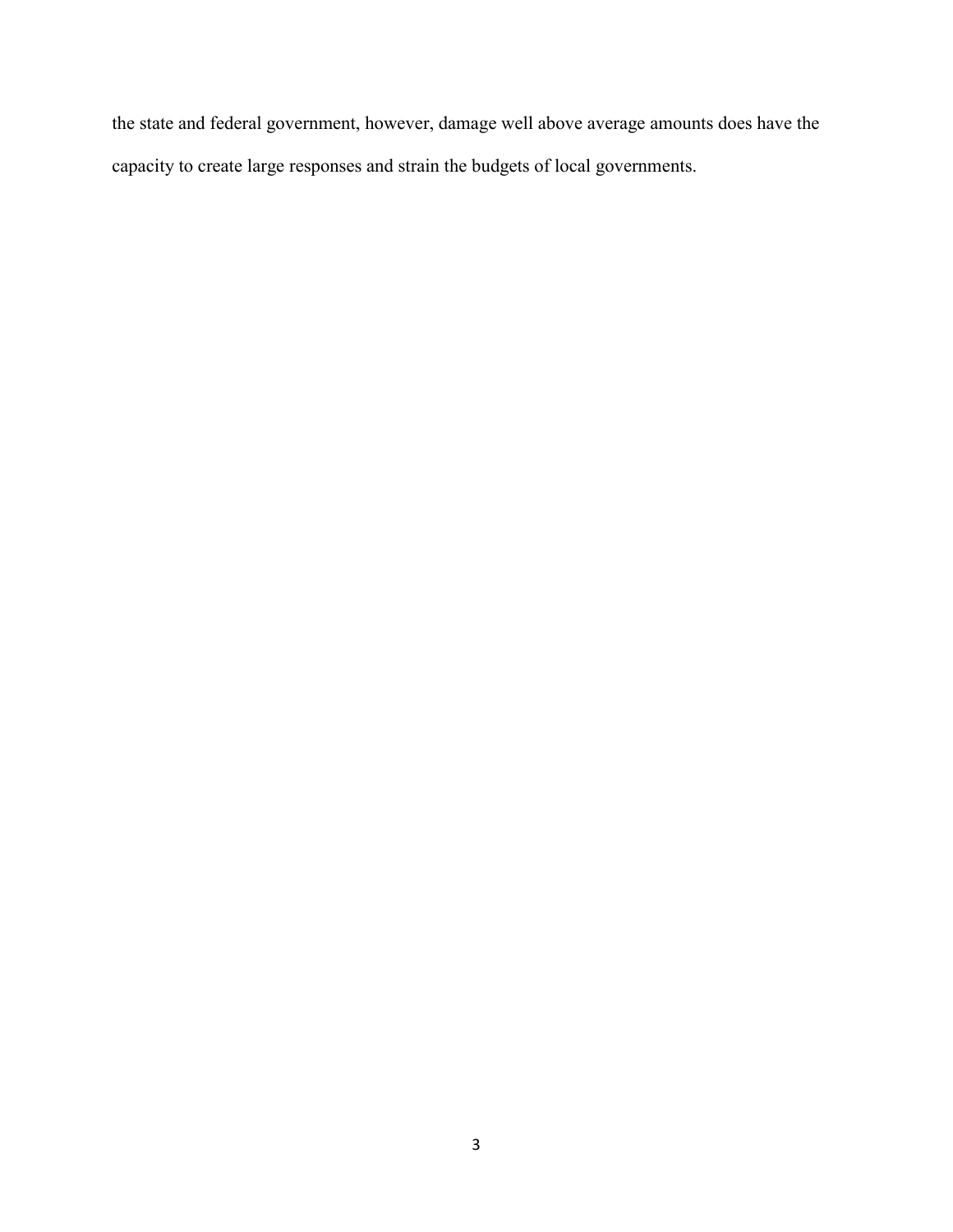#### **Introduction**

Economic losses from natural hazards in the United States have been steadily increasing since the 1960's (Cutter & Emrich, 2005). As the so-called built environment has grown in the United States, the potential for disaster losses has grown as well. In the United States, the Federal Emergency Management Agency (FEMA) declared disasters in 137 counties, parishes, or tribal territories in 2017 (FEMA, 2019). The increase in hazard and disaster losses and disaster declarations is an issue of key importance for governments at the federal, state, and local levels in the United States. All levels of government have a role to play in disaster response and recovery, but disasters are experienced at a local level and thus require immediate action by local governments.

The response of local governments to disasters affects the recovery of communities that have experienced disasters. While local governments must deal with the initial ramifications, state governments also have a role to play. It is the responsible of state governors to request disaster declarations from FEMA. Additionally, state governments typically provide a substantial portion of local government revenues and place guidelines and restrictions on local government duties. The federal government also plays an instrumental role in the disaster process. The U.S. President must declare that a disaster exists in order to make funds from FEMA available to affected communities. FEMA funds are an important source of financial assistance for governments and communities affected by disasters.

FEMA funds consist primarily of three grant programs: public assistance, individual assistance, and hazard mitigation. When a disaster is declared, the President's declaration will specify which grant programs will be available. The public assistance program makes funds available to state and local governments and nonprofit organizations to assist with debris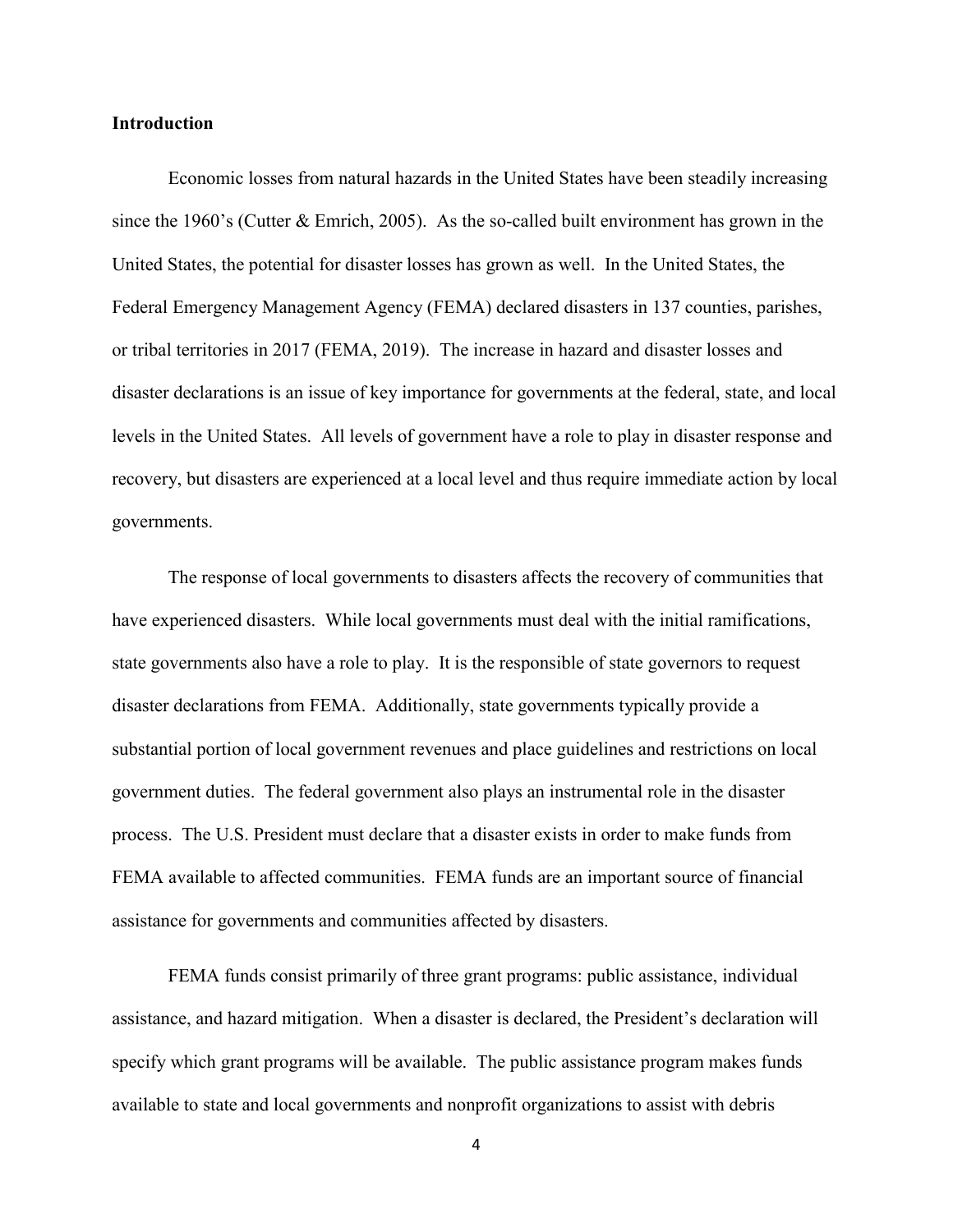removal, protective measures, infrastructure repair, and other projects associated with disasters. The individual assistance program provides funds for individuals and households to cover expenses associated with temporary housing, home repair, disaster-caused medical care, and other needs resulting from a disaster. The hazard mitigation program provides funds for communities to enact mitigation measures with the goal of reducing future disaster losses.

There are generally four phases associated with natural disaster management: mitigation, preparedness, response, and recovery. This study will be concerned primarily with the response and recovery phases. *Table 1* summarizes the responsibilities and challenges faced by local governments in each phase of the disaster management process (Kusumasari et al., 2010). One of the key challenges faced at each phase of the disaster management process is constrained budgets. As such, determining what effects disasters typically have on budgets (both revenue sources and spending) will provide important information for local government officials.

The composition and duties of local government can vary from state to state. As such, this study will focus on county governments in Kentucky. This should be especially interesting since county governments in Kentucky are extensions of the state government. With Kentucky's state government experiencing financial difficulties, this constrains the direct assistance the state can provide to localities in the event of disaster.

This study will considers counties rather than cities because there are 419 cities in Kentucky ranging in population from less than ten to over 500,000. Additionally, the role and duties of cities varies drastically with size. Counties are a convenient unit of analysis because the state government defines their roles explicitly and they follow a uniform system of accounting. Fayette and Jefferson counties are excluded from this analysis due to their unique status as urban-county governments (combining city and county).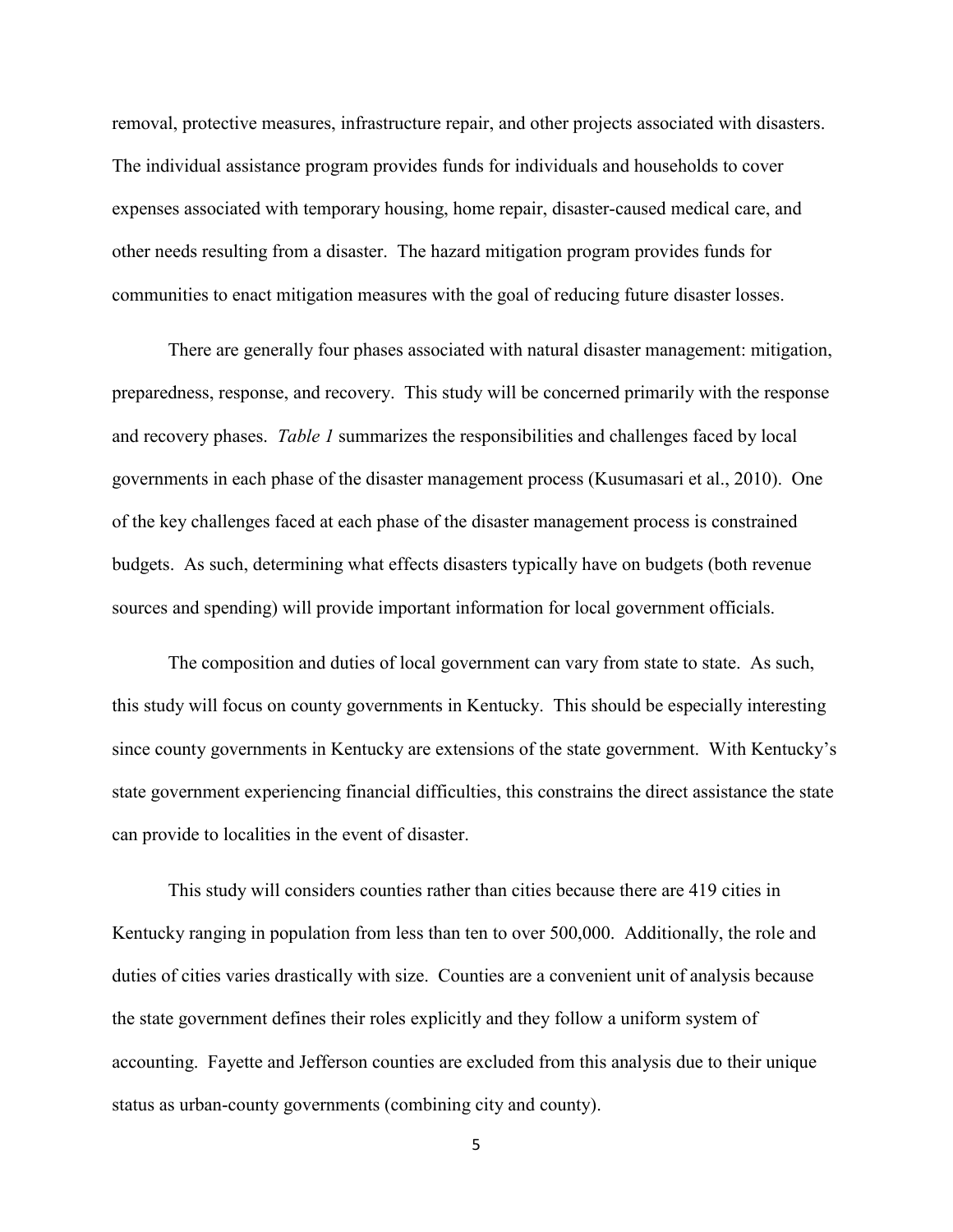| <b>Disaster Stage</b> | <b>Responsibilities</b>                | <b>Key Challenges</b>          |
|-----------------------|----------------------------------------|--------------------------------|
| Mitigation            | Evaluation, monitoring, and            | Low public awareness, low      |
|                       | dissemination                          | commitment of government       |
| Preparedness          | Planning, exercise, and training       | Inadequate early warning       |
|                       |                                        | system, constrained budgets    |
| Response              | Need assessment, information exchange, | Communication, coordination,   |
|                       | and logistical expertise               | inadequate public information, |
|                       |                                        | volunteer help                 |
| Recovery              | Damage assessment, debris removal, and | Budget constraints, lack of    |
|                       | disaster assistance skills             | expertise, and central         |
|                       |                                        | government control             |

#### *Table 1 – Stages, Responsibilities, and Challenges of Disaster Management*

In order to inform the effects of disasters on county government budgets in Kentucky, this study will seek to estimate the effect of disasters on the total receipts and total spending of county governments. In addition to estimating the effects of disasters on total receipts and total spending, this study will also seek to estimate the effects of disasters on specific categories of revenue (taxes, intergovernmental, etc.) and spending (transportation, recreation, general government, etc.). These effects will be estimated using data on county budgets for 2007 through 2017 from the Kentucky Department for Local Government (DLG) and data on disaster declarations from FEMA. The statistical method employed by this study will be ordinary least squares (OLS) regression. Fixed effects of counties will be utilized to take advantage of the panel structure of the data.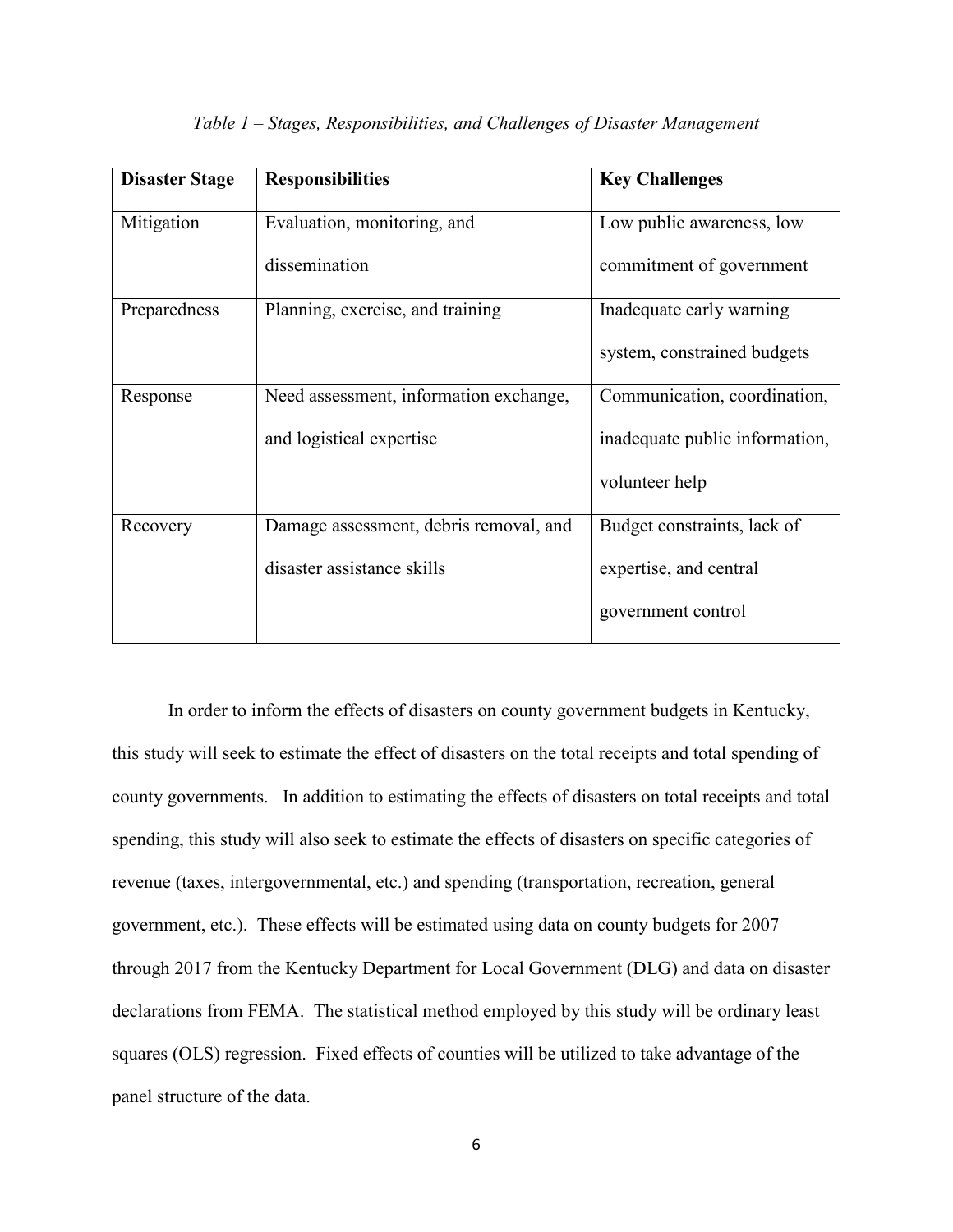In addition to identifying the budget effects of disasters, this study will provide detail on what the possible implications of these effects may be. The results of this study will have implications for policy-makers at the state and federal levels as well as the local level. For example, if the study finds that intergovernmental transfers offset all local spending increases, this would demonstrate that the state and federal governments are bearing the full cost of disasters. As another example, if we find that local governments have to cut spending for several categories in order to remove debris and repair infrastructure, we may be interested in thinking about the long-term effects that these cuts to other categories may have.

# **Literature Review**

There are primarily three areas of literature relevant for this study. The first is concerned with the role of local governments in the disaster management process. In order to determine the effects of disasters on local government finances, a defined role for local government is necessary. The second area of literature is concerned with estimating the effects of disasters on a variety of outcomes. This literature will influence the research design and methodology for this study. The third area of literature is concerned with the modelling of state and local government expenditures. This literature is important for this study because it provides an idea of what variables may need to be controlled.

#### *The Role of Local Government in Disaster Management*

It can be difficult to define the role of local government in disaster management because perceptions may differ between citizens and public officials. Using interview data from 29 public officials and 64 "active citizens" from The Flood Recovery Task Force and The Flood Victim's Action Council, Wolensky & Miller (1981) concluded that perceptions of the role of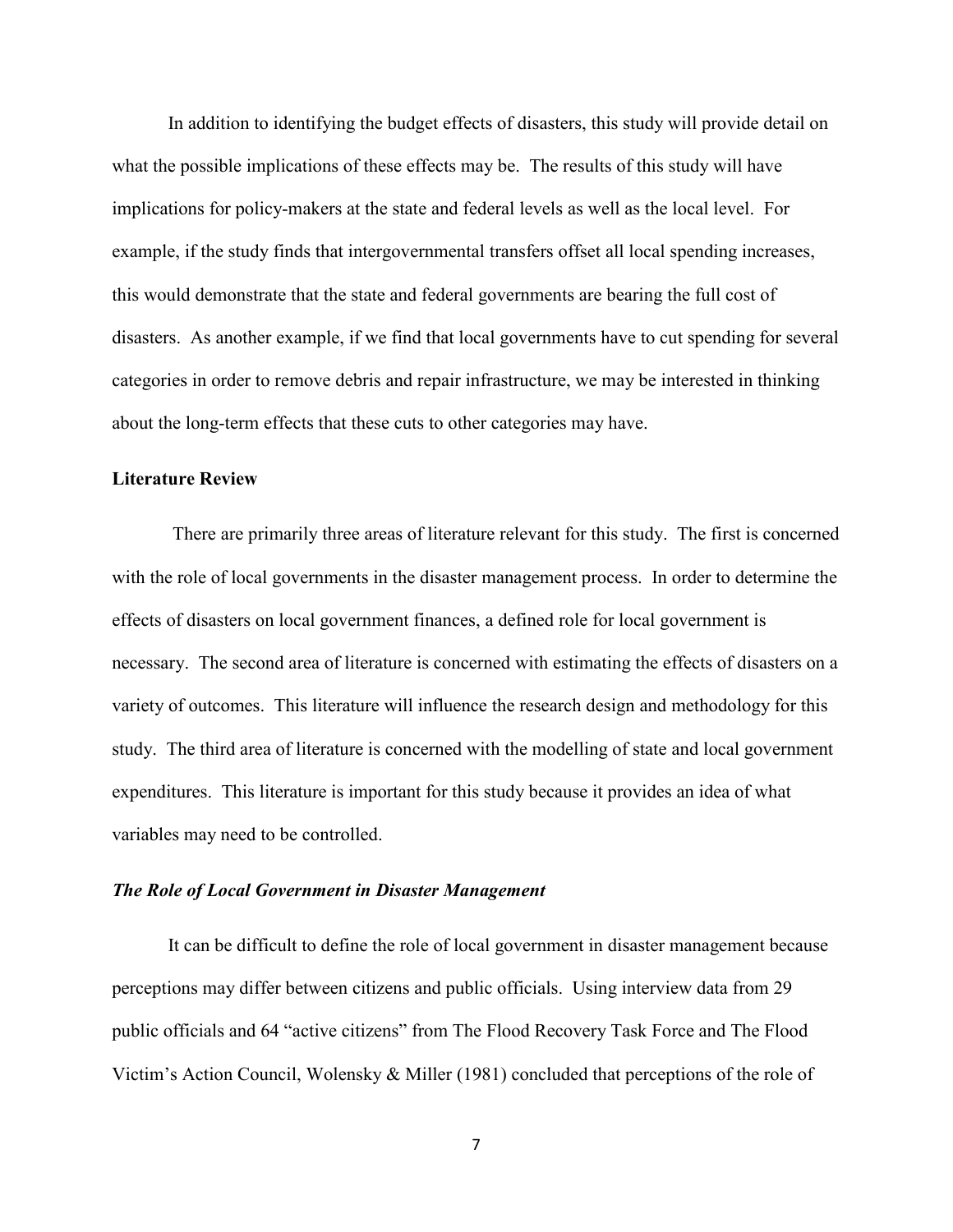local governments did indeed differ between citizens and officials. While active citizens and local government officials considered the "everyday" role of officials to be merely custodial, citizens expected local government officials to take an "active" role in disaster response while officials considered their role in disaster response to be "custodial". In addition, there is evidence that the rebuilding decisions of citizens affected by disasters are driven by their perceptions of government's intent and capacity to assist in the rebuilding process (Chamlee-Wright & Storr, 2009).

Since citizens have expectations of government response that differ from the expectations of government officials, voters may attempt to hold public officials accountable for disasters. Generally, voters tend to reelect incumbents when economic conditions are good and vote them out when conditions are poor (Healy & Malhotra, 2009). There is evidence that voters hold local public officials responsible for disasters (by voting against them) when they believe the local government is responsible for disaster preparation (Arceneaux and Stein, 2006). Healy & Malhotra (2009) demonstrate that voters reward the political party of the incumbent U.S. President for disaster relief spending. The authors also find that voters do not reward a political party for investing in disaster preparedness spending and argue that this distorts the incentives of public officials and leads to underinvestment in disaster preparedness.

The role of local government in disaster response actually varies quite substantially across states; however, "state and local governments are generally responsible for all phases of disaster management." (Col, 2007, 115) Since 1978, the Federal Emergency Management Agency (FEMA) has taken on an increasing role in the task of assisting state and local governments, particularly when events "overwhelm" state and local governments. In 1979, President Jimmy Carter signed an executive order that merged six other disaster response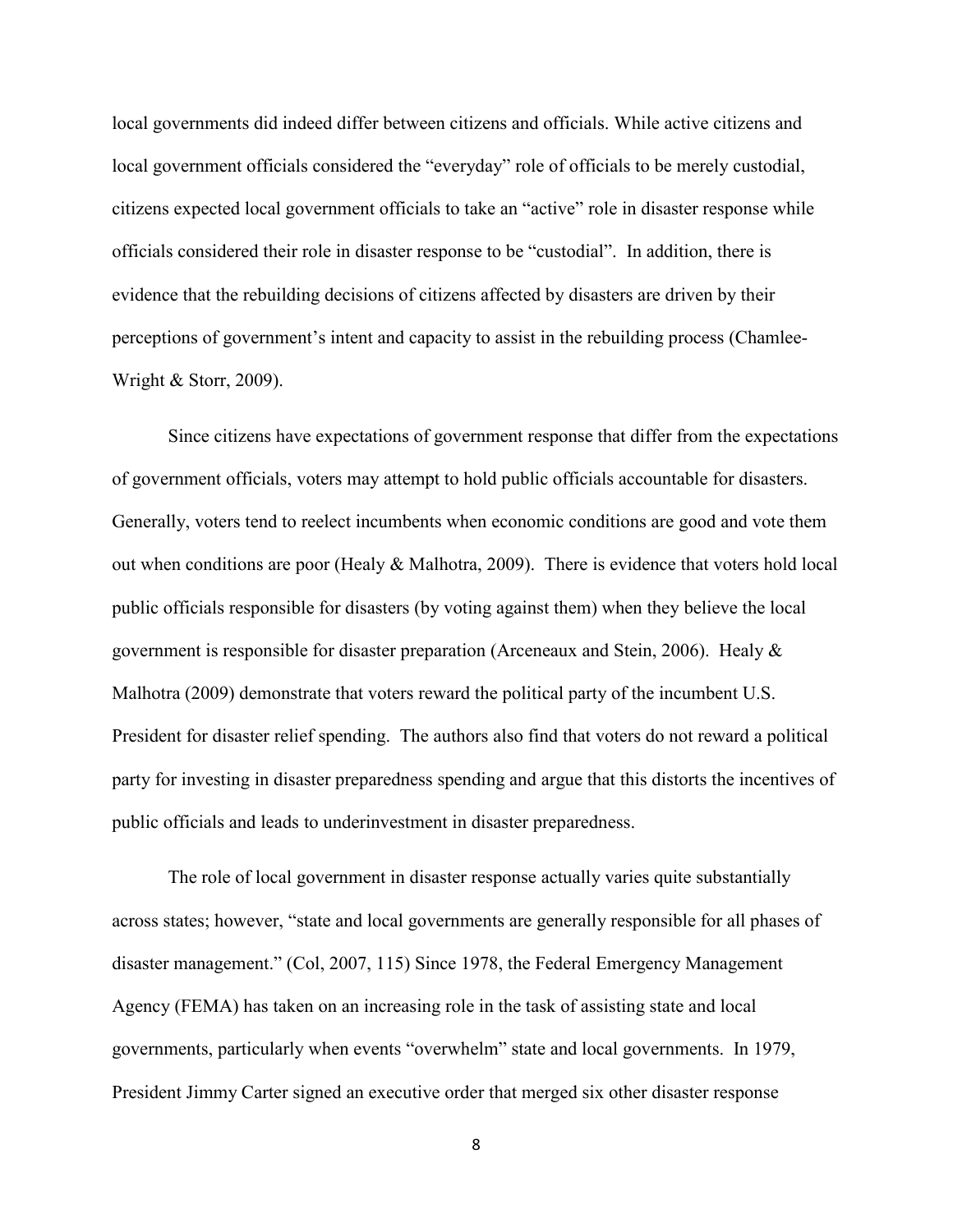agencies including The Federal Insurance Administration, The National Fire Prevention and Control Administration, and others with FEMA. FEMA has since been absorbed by the Department of Homeland Security and responsibility for disasters has been further centralized at the federal level.

"The first few hours following any large-scale disaster present a complex array of organizational demands that constitute a unique managerial problem." (Drabek, 1985, 85) The nature and type of disaster determines which organizations must respond and which tasks they will confront. In 1984, the Integrated Emergency Management System (IEMS) was implemented in the U.S. at all levels of government. The goal of IEMS was to move towards a model of Comprehensive Emergency Management (CEM), a generalized approach to disaster management (Drabek, 1985). CEM applies to all four phases of disasters (mitigation, preparedness, response, and recovery and refers to a government's responsibility to coordinate the actions of numerous agencies in managing disasters.

IEMS is related to an increase in federal assistance provided to local governments in the aftermath of disasters. The processes for intergovernmental communication and collaboration have become more well-defined. As such, "After a major disaster, local officials are involved in complex intergovernmental processes and in key public policy choices that affect the future of the community (Rubin & Barbee, 1985). This puts a lot of pressure on local officials and managers to make good decisions and lead communities in recovery.

Waugh & Streib (2006) stress the importance of an effective leadership strategy in responding to disasters. The authors contrast a command and control leadership strategy with a more open and democratic strategy. A command and control strategy can lead to faster, more consistent decision-making; however, a more open and democratic strategy can lead to better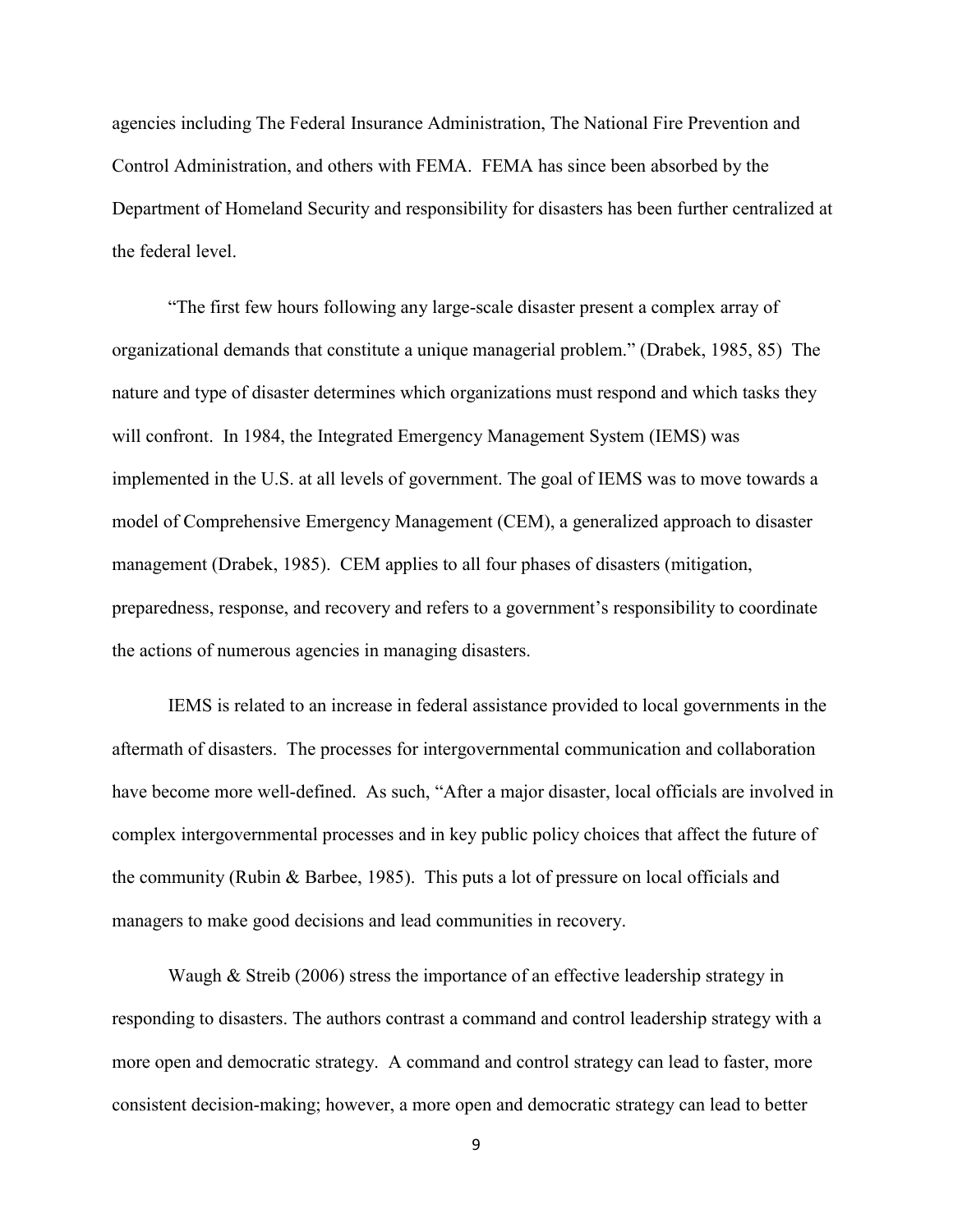communication. Ultimately, the authors call for a flexible leadership style in handling disaster response. Harrald (2006) points to improvisation, adaptability, and creativity as being critical success factors for leaders faced with a disaster.

#### *Estimating the Effect of Disasters on Outcomes*

While I can find no literature in which researchers estimated the effect of disasters on local government finances, recent literature seeks to estimate the effects of disasters on a variety of outcomes using a variety of empirical methods. Noy & Nualsri (2011) estimated the effect of disasters (by magnitude) on several fiscal outcomes of countries (government consumption, revenue, payment, cash surplus, and debt) using a panel VAR specification. Cavallo & Borensztein (2007) considered the effects of hurricanes on the debt-to-GDP ratio of local governments conditional on amount of disaster insurance by conducting a debt sustainability analysis. Noy & Vu  $(2010)$  estimated the impacts of specific disasters on annual output growth in Vietnam using a Blundell-Bond GMM estimator.

Strobl (2011) estimated the impact of hurricanes on local economic growth rates and per capita wealth in coastal counties in the United States. This methodology is particularly relevant for this study because it is concerned with counties in the United States. The author developed a hurricane destruction index in order to account for the varying levels of damage of which hurricanes are capable. Cavallo & Galiani (2010) estimated the effects of severe natural disasters on country-level GDP per capita using synthetic controls to construct a counterfactual trend.

Deryugina (2016) used an event study approach to determine the effects of hurricanes in the United States on non-disaster government transfers. The author found that hurricanes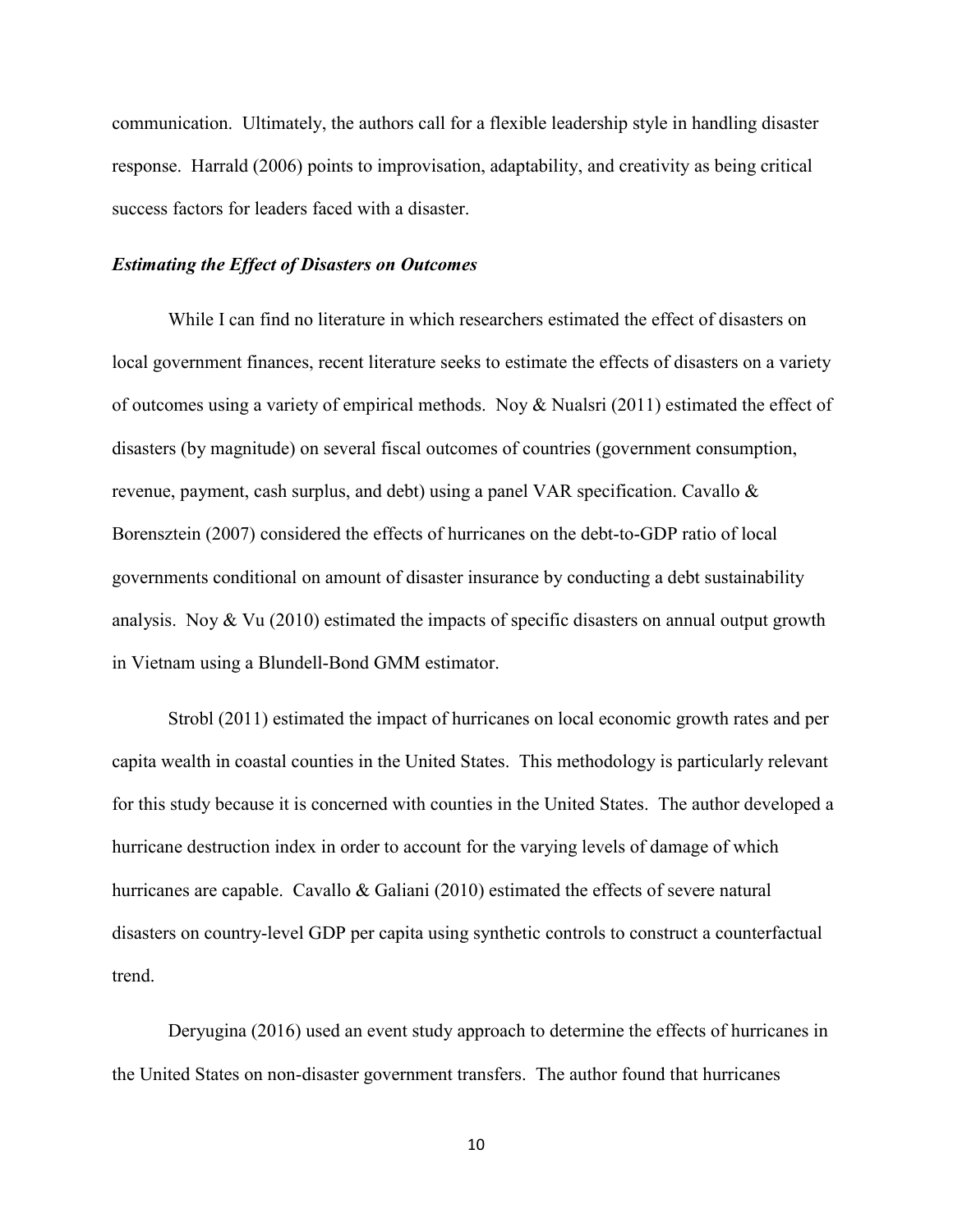actually increase government transfers for unemployment insurance and public medical payments. Kirchberger (2017) used an instrumental variables approach to estimate the effect of earthquakes on labor market outcomes (wages, employment status, and hours worked). Zhao et al. (2018) used a difference-in-difference specification to estimate the effect of a major earthquake on county-city-level GDP and GDP per capita in China.

Two conclusions can be drawn from the literature on the effects of natural disasters. The first is that there is a gap when it comes to the effect of disasters on local fiscal outcomes. More research is needed to identify these effects. The second conclusion is that a number of methods have been applied to estimate these effects, each with distinct strengths and weaknesses.

#### *Modelling State and Local Government Expenditure*

Fisher (1961) suggested that the variables necessary for estimating state and local government expenditure are population density, urbanity of the population, and per capita income. Using data from the 1957 Census of Governments, Fisher was able to explain a substantial amount of the variation in the level of state government spending using these three factors.

Sacks and Harris (1964) suggested adding state and federal government aid to this equation for estimating local government expenditure. The authors were similarly able to explain a large amount of variation with a model including only the five variables. Osman (1968) outlined three objections to the use of state and federal aid in these models. The first is that aid may be distributed evenly to lower levels of government from higher levels and would simply become a part of the constant term. The second objection is that aid from state and federal governments depends on expenditures by the local government (e.g. matching grants).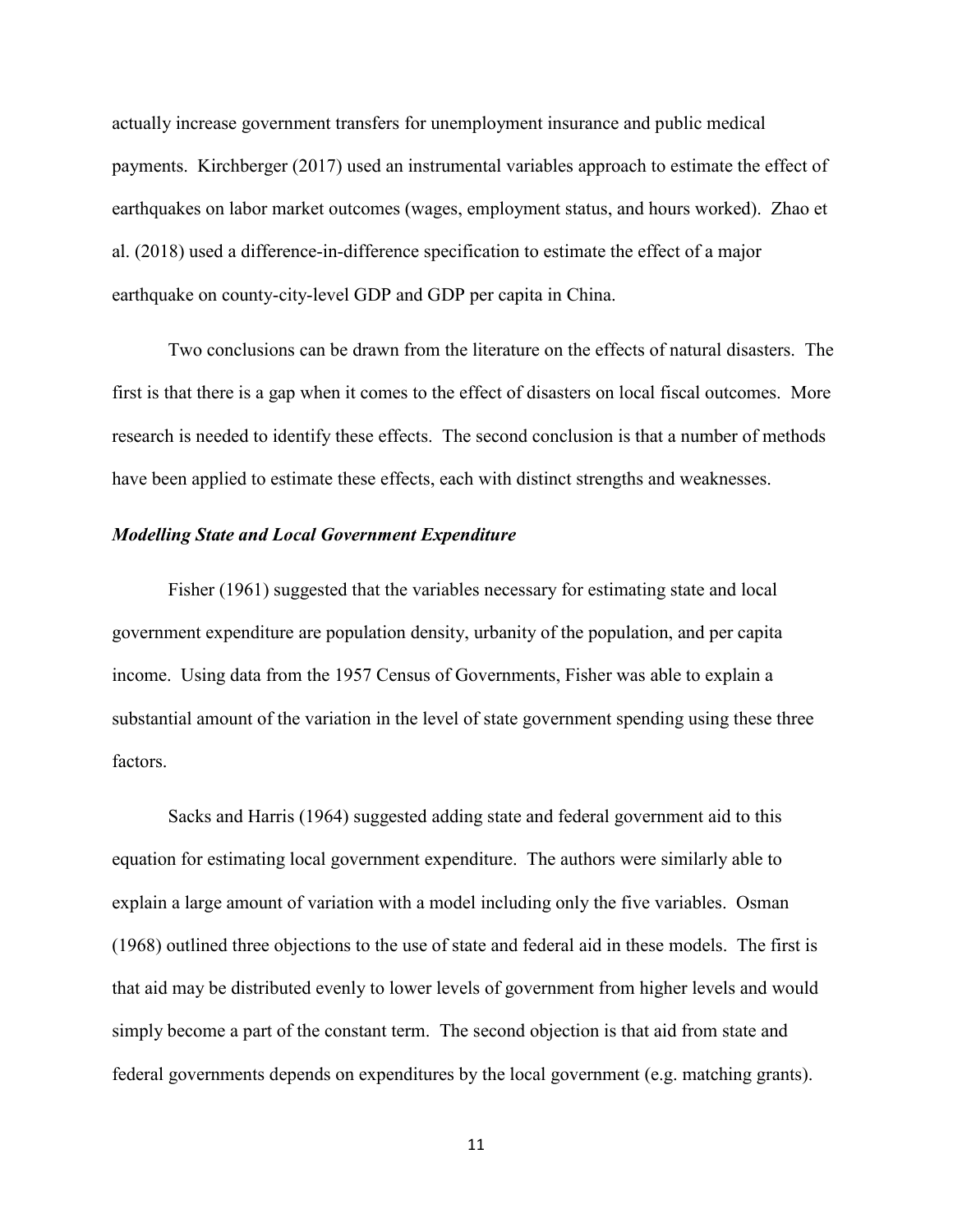The third and final objection discussed by Osman is that aid may no longer be an important determinant of spending once the reverse-caused portion of it is removed.

The aforementioned studies were primarily concerned with modelling levels of expenditures. Bahl and Saunders (1965) were interested in modelling changes in expenditures. The model employed by these authors included changes in per capita income, population density, urban population, federal grants, and public school enrollment as determinants of changes in state government expenditure.

#### **Research Design**

### *Goals and Empirical Strategy*

This study seeks to estimate the effects of FEMA declared disasters on county government revenues and spending in Kentucky. To this end, I will statistically analyze the budgets of 118 Kentucky county governments from fiscal year 2007 through fiscal year 2017 using OLS. This analysis excludes Fayette and Jefferson counties due to their unique structure as urban-county governments. In order to determine the effects of disasters on total receipts and total spending, a number of equations are estimated. The most direct of these is as follows:

$$
Y_{ct} = \beta_0 + \beta_1 \text{Disasters}_{ct} + \beta_2 \text{Disasters}_{c,t-1} + \gamma X_{ct} + \alpha_c + \varepsilon_{ct}
$$

In this specification, *c* denotes county while *t* denotes fiscal year. *Y* represents either total receipts per capita or total spending per capita. **X** represents a vector of control variables (per capita income, unemployment, vote share, and population density). County fixed effects  $(\alpha_c)$  are included to control for unobserved time-invariant factors that may affect the outcomes across counties. In this equation, Disasters is the count of FEMA-declared disasters in a county in a given year. As an alternative, a similar model is also estimated including each unique count as a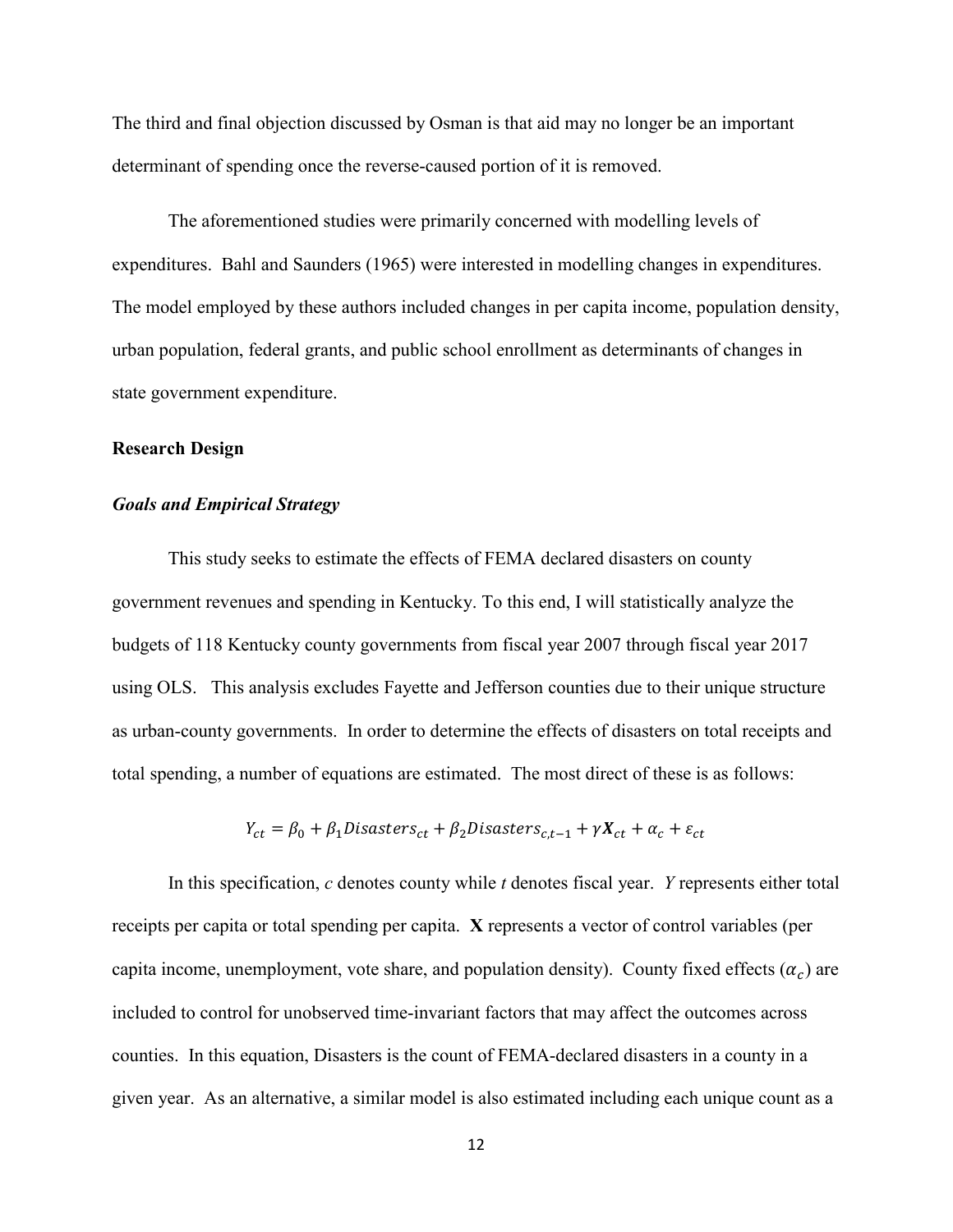binary variable (OneDisaster  $= 1$  if a county experienced one disaster in a given year, TwoDisasters = 1 if a county experienced two disasters in a given year, continued up to FourDisasters since four is the maximum number of disasters experienced by any one county in any year in this data.)

Since disasters vary drastically in nature and in damage that they cause, it is difficult and perhaps unreasonable to characterize the average disaster. As such, this study will also consider the following specification:

$$
Y_{ct} = \beta_0 + \beta_1 FEMA_{c1} + \beta_2 FEMA_{c1} + \gamma X_{ct} + \alpha_c + \varepsilon_{ct}
$$

Where FEMA PA represents the per capita public assistance grant funding approved by FEMA. Public assistance grant funding (PA) is used as a proxy for disaster damage or magnitude. While there may be some variation in grants awarded based on the ability of grant-writers in a county, PA grant funding is still the most reasonable proxy for disaster damage available.

This specification using public assistance grants as a proxy for damage will be the specification used to identify the effects of disasters on specific categories of revenues and spending. The following revenue categories will be considered:

- Tax revenues
- Intergovernmental revenues
- Borrowing

In addition to estimating the effects of disasters on these revenue categories, the effects of disasters on the following spending categories are also estimated:

- General Government
- $\triangleright$  Protection to Persons and Property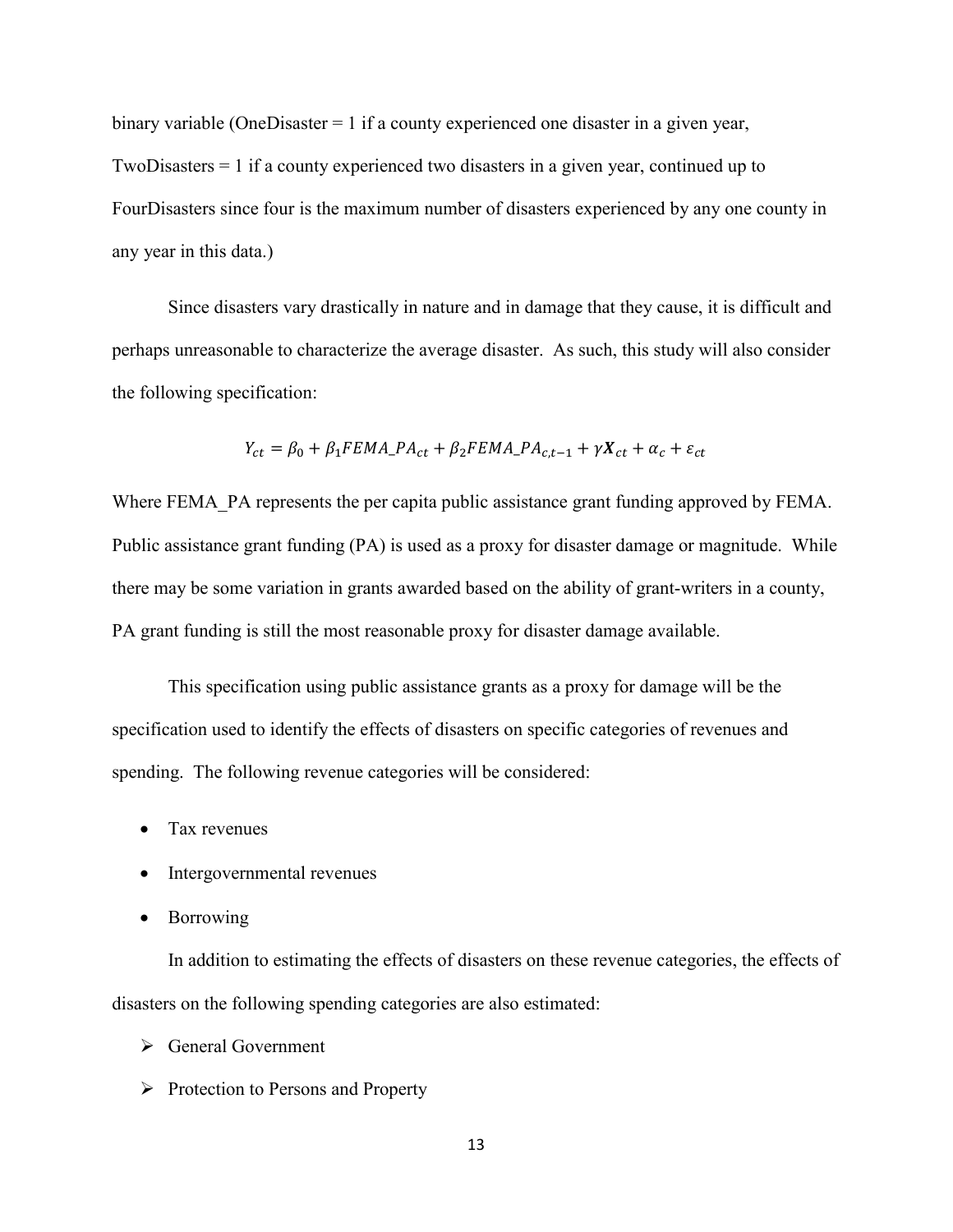- General Health and Sanitation
- $\triangleright$  Social Services
- $\triangleright$  Recreation and Culture
- > Roads and Transportation
- Capital Projects
- > Administration

# *Expectations*

The expectations of this study are intuitive. Since a Presidential Disaster Declaration makes counties eligible for public assistance funds (and other grant programs) through FEMA, I expect that the occurrence of at least one disaster will increase total revenues and total spending (in per capita terms). Additionally, I expect that the magnitude of this effect will be larger as more disasters occur within one fiscal year. Formally, this can be expressed as ( $0 < \beta_1 < \beta_2 <$  $\beta_3$ ) for all *Ys* considered.

|  | For the specific categories of revenues and spending, I expect the following: |  |
|--|-------------------------------------------------------------------------------|--|
|  |                                                                               |  |

| Category                           | <b>Expected Change in Response to Disasters</b> |
|------------------------------------|-------------------------------------------------|
| <b>Tax Revenues</b>                | Decrease                                        |
| <b>Intergovernmental Revenues</b>  | Increase                                        |
| Borrowing                          | Increase                                        |
| <b>General Government</b>          | Increase                                        |
| Protection to Persons and Property | Increase                                        |
| General Health and Sanitation      | Increase                                        |
| <b>Social Services</b>             | Increase                                        |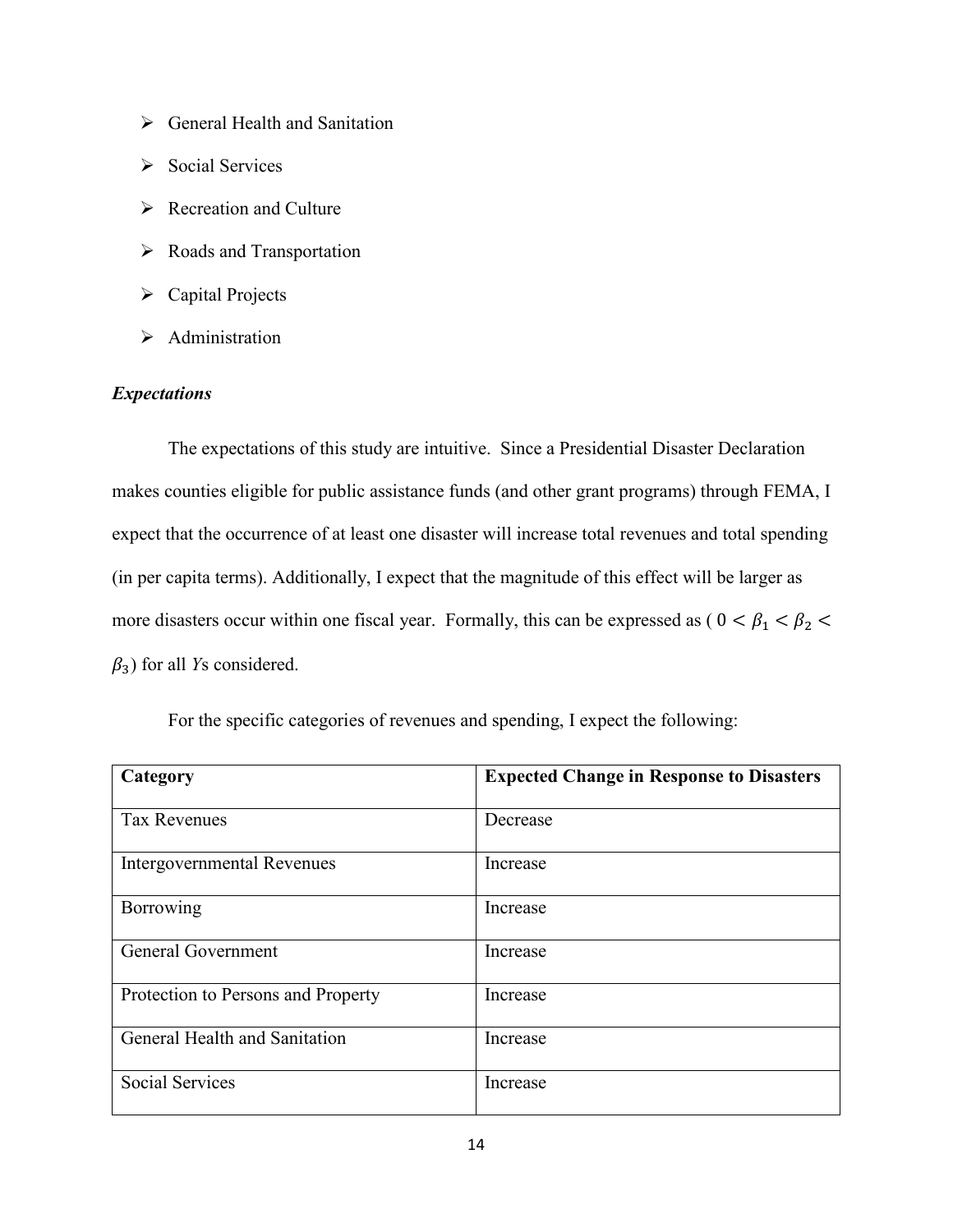| <b>Recreation and Culture</b> | Decrease  |
|-------------------------------|-----------|
| Roads and Transportation      | Increase  |
|                               |           |
| Capital Projects              | No Change |
|                               |           |
| Administration                | Decrease  |
|                               |           |

The results of this analysis may be of great interest to policymakers at varying levels of government. The resulting estimates will allow us to determine the balance of revenue and spending responses by local governments. For example, my expectation is that total receipts and total spending will both increase because of a disaster. If this expectation is correct, we will have an estimate of the amount by which both increase. If the results suggest that spending increases more than revenues because of a disaster, this could imply that counties are saving an adequate amount for disasters. If the results suggest that revenues increase more than spending because of a disaster, this might imply that the inflow of new funds (likely through intergovernmental transfers or borrowing) exceeds the amount actually needed to offset the costs of disasters. In other words, it would suggest that counties are receiving new funds but spending additional funds.

#### *Data*

The county budget data used in this study are from the Kentucky Department for Local Government (DLG). These data contain detailed information on the revenues and spending of 118 county governments in Kentucky for fiscal years 2007 to 2017. There are only eight missing budgets (county-year combinations) and no more than two missing budgets for any given year. For this study, I aggregate the data from line-item detail up to total spending and revenues and to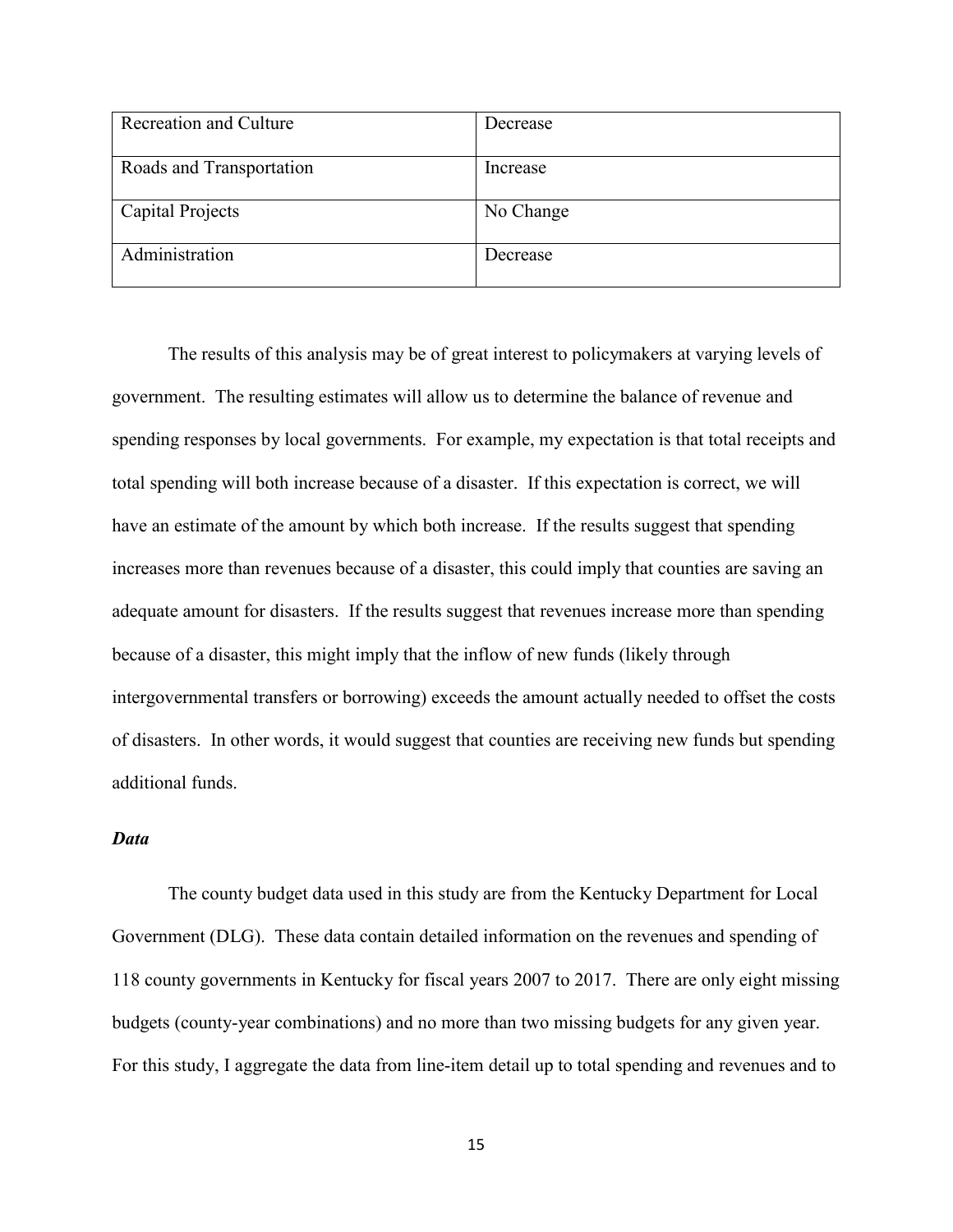totals for general categories of spending and revenues using accounting codes from the *County Budget Preparation and State Local Finance Officer Policy Manual (Kentucky DLG, 2017).* 

In order to put the budget variables in per capita terms, I use Census Bureau midyear population estimates from the Bureau of Economic Analysis (BEA). I use these same population estimates to calculate per capita personal income using data on personal income from the BEA and to calculate population density (supplemented with land area information from the U.S. Census Bureau). In addition to these variables, I use local area unemployment data from the Bureau of Labor Statistics (BLS) for a measure of the county-level unemployment rate. I also utilize data from the MIT Election Data and Science Lab (2018) on county presidential election returns from 2000 through 2016 to construct a measure of vote-share to account for political factors. Vote-share reflects the political ideology in a given county and may lead to variations in budget activity.

For the variables of interest (disasters), I use FEMA's disaster declarations database. The FEMA data contains some detail for each disaster declared, including relevant dates, grant programs made available, a brief description of the disaster, and an indication of type of disaster. The disaster types that occurred in Kentucky during the period of analysis include fire, floods, storms, ice, and snow. The following tables contains summary statistics for the variables discussed: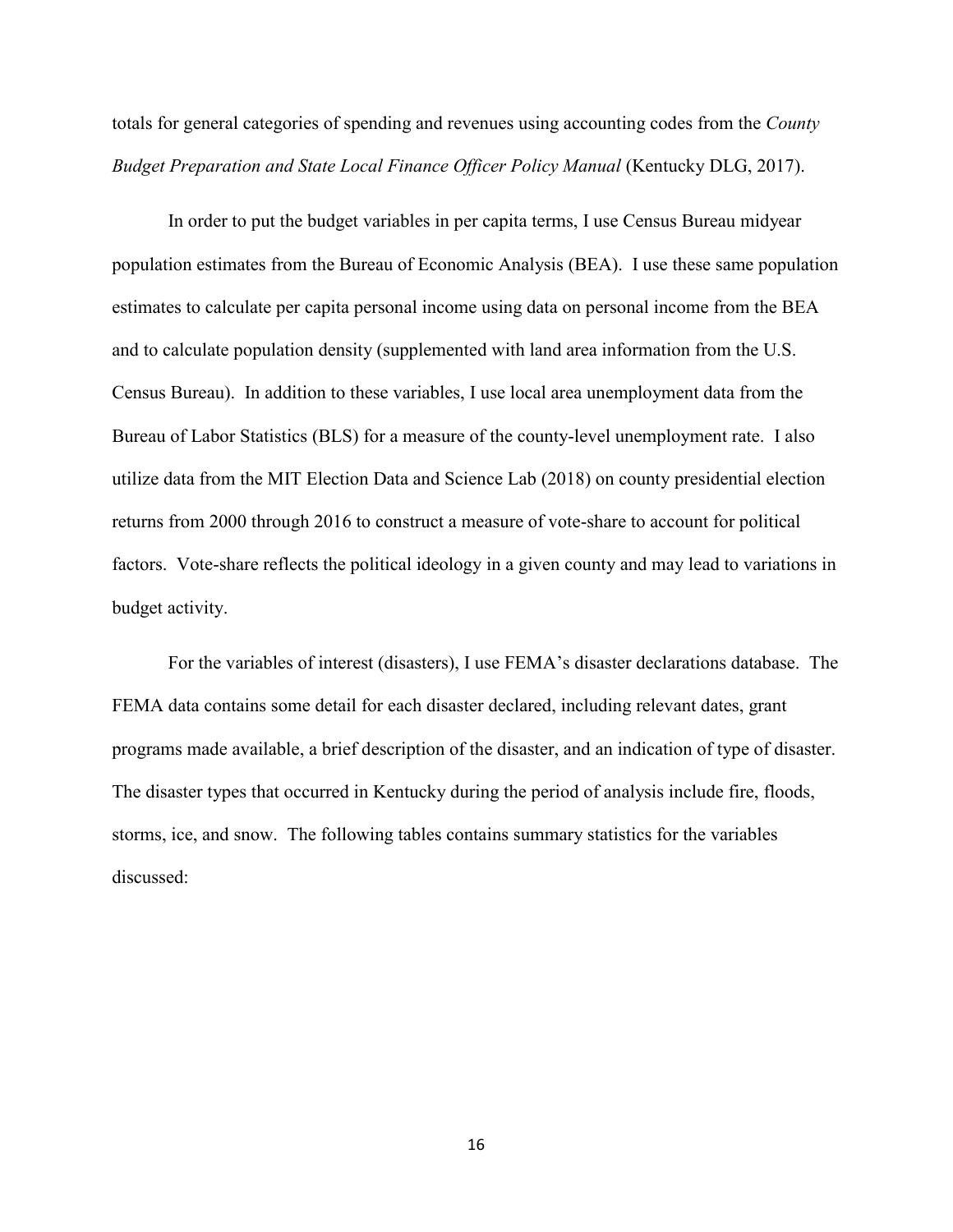| Variable                   | <b>Observations</b> | Mean       | Std. Dev.  | Min.        | Max.        |
|----------------------------|---------------------|------------|------------|-------------|-------------|
| <b>Disasters</b>           | 1292                | 0.53       | 0.84       | 0           |             |
| PA Per Capita              | 1290                | \$9.24     | \$31.04    | \$0.00      | \$496.35    |
| Population                 | 1290                | 28171.33   | 26831.88   | 2134        | 165399      |
| Population per square mile | 1289                | 95.30      | 122.74     | 18.66       | 1032.13     |
| Per Capita Income          | 1290                | \$2,897.26 | \$5,026.01 | \$17,384.46 | \$61,565.74 |
| Unemployment               | 1292                | 8.36       | 2.88       | 3.3         | 20.5        |
| Democratic Vote Share (0 - |                     |            |            |             |             |
| 100)                       | 1292                | 31.75      | 9.49       | 8.75        | 69.8        |

| Variable                             | <b>Observations</b> | <b>Mean</b> | Std. Dev. | Min.    | Max.       |
|--------------------------------------|---------------------|-------------|-----------|---------|------------|
| <b>Total Receipts</b>                | 1288                | \$579.98    | \$253.76  | \$69.48 | \$2,087.32 |
| <b>Tax Revenue</b>                   | 1288                | \$140.33    | \$80.61   | \$2.40  | \$1,050.78 |
| Intergovernmental Revenue            | 1288                | \$212.98    | \$129.25  | \$0.00  | \$1,038.80 |
| <b>Borrowing</b>                     | 1288                | \$10.53     | \$60.37   | \$0.00  | \$1,304.34 |
| <b>Total Spending</b>                | 1288                | \$435.10    | \$177.82  | \$12.14 | \$2,053.27 |
| <b>General Government</b>            | 1288                | \$77.28     | \$51.87   | \$1.72  | \$1,321.88 |
| Protection to Persons and Prop.      | 1288                | \$98.75     | \$58.18   | \$2.14  | \$643.58   |
| <b>General Health and Sanitation</b> | 1288                | \$28.52     | \$41.21   | \$0.00  | \$828.89   |
| Social Services                      | 1288                | \$6.01      | \$11.06   | \$0.00  | \$135.07   |
| <b>Recreation and Culture</b>        | 1288                | \$12.25     | \$15.50   | \$0.00  | \$180.72   |
| Roads and Transportation             | 1288                | \$88.71     | \$52.00   | \$0.00  | \$441.67   |
| <b>Capital Projects</b>              | 1288                | \$22.20     | \$45.89   | \$0.00  | \$527.72   |
| Administration                       | 1288                | \$77.00     | \$42.62   | \$5.33  | \$669.95   |

*Categories will not add up to totals because several revenue categories and one spending* 

*category (debt service) are excluded.*

# **Analysis**

The results from estimating my equations with total receipts per capita as the dependent

variable are reported in the following table: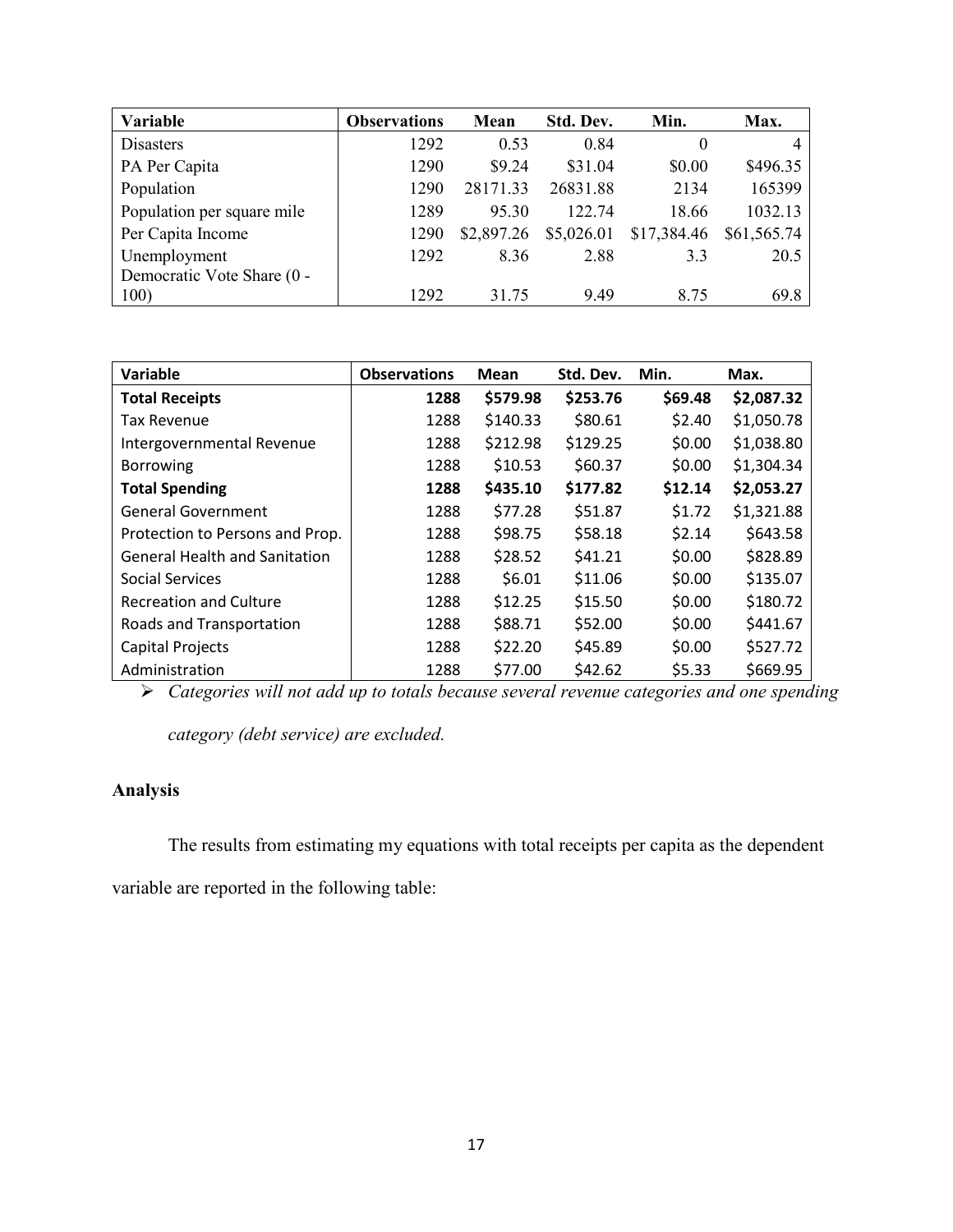|                          | (1)           | (2)       | (3)        | (4)       | (5)       | (6)       |
|--------------------------|---------------|-----------|------------|-----------|-----------|-----------|
|                          |               |           |            |           |           |           |
| Count of Disasters       | $-7.816*$     | $-2.016$  |            |           |           |           |
|                          | (4.332)       | (7.347)   |            |           |           |           |
| Count of Disasters (Lag) | 3.087         | 0.573     |            |           |           |           |
|                          | (4.291)       | (8.681)   |            |           |           |           |
| One Disaster             |               |           | $-6.983$   | 0.220     |           |           |
|                          |               |           | (8.802)    | (9.362)   |           |           |
| <b>Two Disasters</b>     |               |           | $-23.02**$ | $-6.943$  |           |           |
|                          |               |           | (11.60)    | (22.40)   |           |           |
| <b>Three Disasters</b>   |               |           | $-9.682$   | 9.643     |           |           |
|                          |               |           | (15.75)    | (25.25)   |           |           |
| <b>Four Disasters</b>    |               |           | $-29.38$   | $-12.49$  |           |           |
|                          |               |           | (39.63)    | (44.72)   |           |           |
| One Disaster (Lag)       |               |           | 2.397      | 6.515     |           |           |
|                          |               |           | (9.922)    | (12.17)   |           |           |
| Two Disasters (Lag)      |               |           | $-25.56**$ | $-42.40*$ |           |           |
|                          |               |           | (11.52)    | (23.26)   |           |           |
| Three Disasters (Lag)    |               |           | 49.90***   | 31.21     |           |           |
|                          |               |           | (18.26)    | (32.23)   |           |           |
| Four Disasters (Lag)     |               |           | $-15.42$   | $-37.07$  |           |           |
|                          |               |           | (50.42)    | (59.52)   |           |           |
| FEMA PA per Capita       |               |           |            |           | $-0.0193$ | 0.0555    |
|                          |               |           |            |           | (0.146)   | (0.150)   |
| FEMA PA per Capita (Lag) |               |           |            |           | $0.867*$  | $0.926*$  |
|                          |               |           |            |           | (0.501)   | (0.558)   |
| Constant                 | 535.8 ***     | 603.1 *** | 527.6***   | 596.2 *** | 548.4 *** | 608.3 *** |
|                          | (151.1)       | (168.6)   | (154.2)    | (173.5)   | (153.8)   | (166.5)   |
| Year Fixed Effects       | $\mathsf{No}$ | Yes       | No         | Yes       | No        | Yes       |
| Observations             | 1,166         | 1,166     | 1,166      | 1,166     | 1,164     | 1,164     |
| R-squared                | 0.010         | 0.019     | 0.020      | 0.031     | 0.056     | 0.067     |

#### Dependent Variable - Total Receipts (Per Capita)

Robust standard errors in parentheses

\*\*\* p<0.01, \*\* p<0.05, \* p<0.1

\* All models estimated using county fixed effects and controlling for population density, unemployment, voteshare, and income

Columns (1) and (2) report the results where the explanatory variable is the count of disasters. Even numbered columns are estimated using year fixed effects. The results from columns (1) and (2) suggest that there may be a negative relationship between disasters in the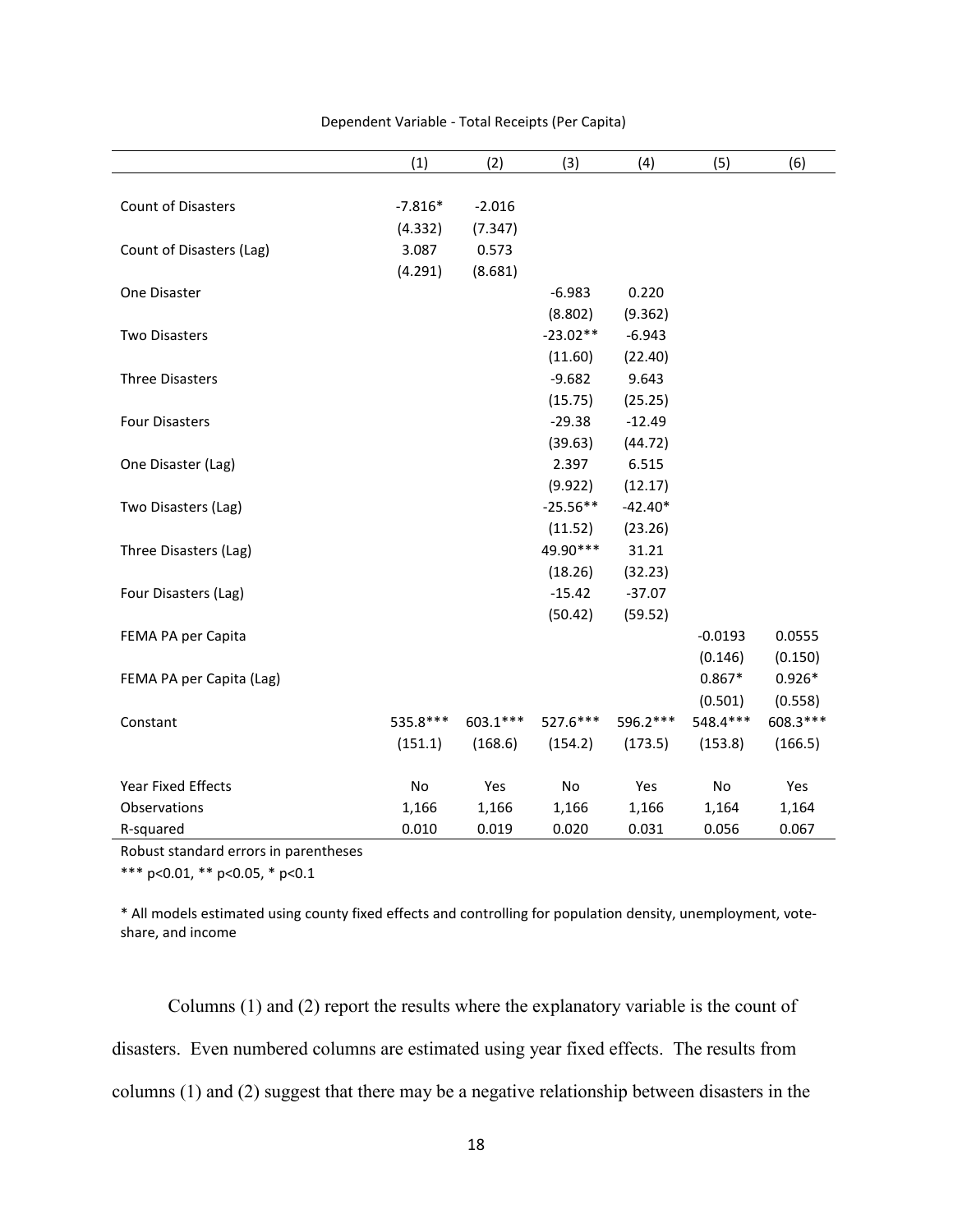current fiscal year and current year receipts and a positive relationship between disasters in the previous fiscal year and current year receipts. These results are not statistically significant at the 95% level and they provide no statistical evidence.

Columns (3) and (4) report the results when the explanatory variables are binary variables for each count of disasters. These results are inconsistent and somewhat confusing. Additionally, all statistical significance (at the 95% level) goes away when year fixed effects are included. Overall, the results in columns (1) through (4) do not provide convincing evidence that the count of disasters is associated with changes in per capita total receipts. These models also fail to explain a substantial portion of the variation in per capita receipts.

The estimates in columns (5) and (6) were calculated using per capita approved FEMA public assistance grant funds as the explanatory variable. These results suggest that current-year disaster damage has no relationship with current-year receipts. This is a reasonable result as there are administrative frictions in place that prevent immediate changes to show up. There is some evidence (significant at the 90% confidence level) that previous year disaster damage is associated with an increase in current-year per capita receipts.

The estimates in (5) and (6) suggest that for each dollar in disaster damage in the previous fiscal year, there is an increase in current year per capita receipts of between \$.87 and \$.93. This result could reflect two things. First, it might reflect that the counties are actually receiving the public assistance funds (subject to a federal cost share) one year after the disaster(s) occur. Second, it could reflect that receipts are increasing as a result of increases in borrowing or other revenue sources. The models that estimate the effects of damage on specific revenue categories will help to disentangle this.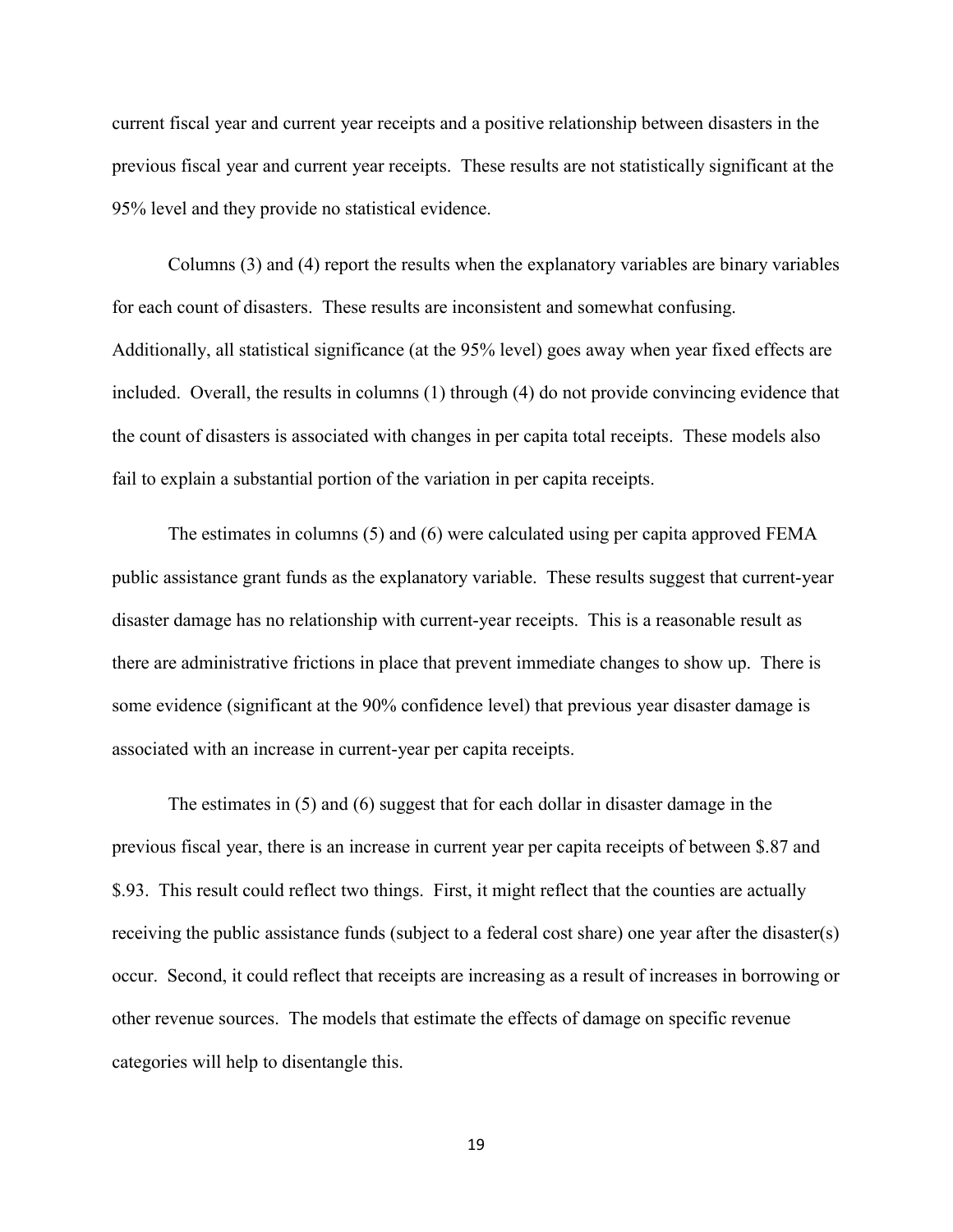The results from estimating my equations with total spending per capita as the dependent variable are reported in the following table:

|                           | (1)        | (2)      | (3)       | (4)      | (5)      | (6)       |
|---------------------------|------------|----------|-----------|----------|----------|-----------|
|                           |            |          |           |          |          |           |
| <b>Count of Disasters</b> | $-8.933**$ | $-2.929$ |           |          |          |           |
|                           | (3.940)    | (4.825)  |           |          |          |           |
| Count of Disasters (Lag)  | 2.549      | 0.887    |           |          |          |           |
|                           | (2.991)    | (4.758)  |           |          |          |           |
| One Disaster              |            |          | $-3.627$  | 2.674    |          |           |
|                           |            |          | (8.343)   | (8.078)  |          |           |
| <b>Two Disasters</b>      |            |          | $-15.53*$ | 1.928    |          |           |
|                           |            |          | (9.175)   | (12.22)  |          |           |
| <b>Three Disasters</b>    |            |          | $-19.99$  | 1.807    |          |           |
|                           |            |          | (13.53)   | (18.62)  |          |           |
| <b>Four Disasters</b>     |            |          | $-63.55*$ | $-43.59$ |          |           |
|                           |            |          | (36.55)   | (37.33)  |          |           |
| One Disaster (Lag)        |            |          | 6.039     | 7.658    |          |           |
|                           |            |          | (7.582)   | (9.176)  |          |           |
|                           |            |          |           |          |          |           |
| Two Disasters (Lag)       |            |          | 21.80***  | 33.80*** |          |           |
|                           |            |          | (7.974)   | (11.61)  |          |           |
| Three Disasters (Lag)     |            |          | 37.03**   | 25.97    |          |           |
|                           |            |          | (14.51)   | (19.70)  |          |           |
| Four Disasters (Lag)      |            |          | $-18.09$  | $-32.09$ |          |           |
|                           |            |          | (27.12)   | (31.68)  |          |           |
| FEMA PA per Capita        |            |          |           |          | $-0.105$ | $-0.0334$ |
|                           |            |          |           |          | (0.139)  | (0.152)   |
| FEMA PA per Capita (Lag)  |            |          |           |          | 0.786    | 0.849     |
|                           |            |          |           |          | (0.513)  | (0.572)   |
| Constant                  | 424.8***   | 473.7*** | 419.7***  | 468.5*** | 431.7*** | 477.8 *** |
|                           | (82.45)    | (89.93)  | (81.68)   | (89.70)  | (84.99)  | (87.01)   |
|                           |            |          |           |          |          |           |
| <b>Year Fixed Effects</b> | No         | Yes      | No        | Yes      | No       | Yes       |
| Observations              | 1,166      | 1,166    | 1,166     | 1,166    | 1,164    | 1,164     |
| R-squared                 | 0.012      | 0.022    | 0.021     | 0.034    | 0.067    | 0.082     |

Dependent Variable - Total Spending (Per Capita)

Robust standard errors in parentheses

\*\*\* p<0.01, \*\* p<0.05, \* p<0.1

\* All models estimated using county fixed effects and controlling for population density, unemployment, voteshare, and income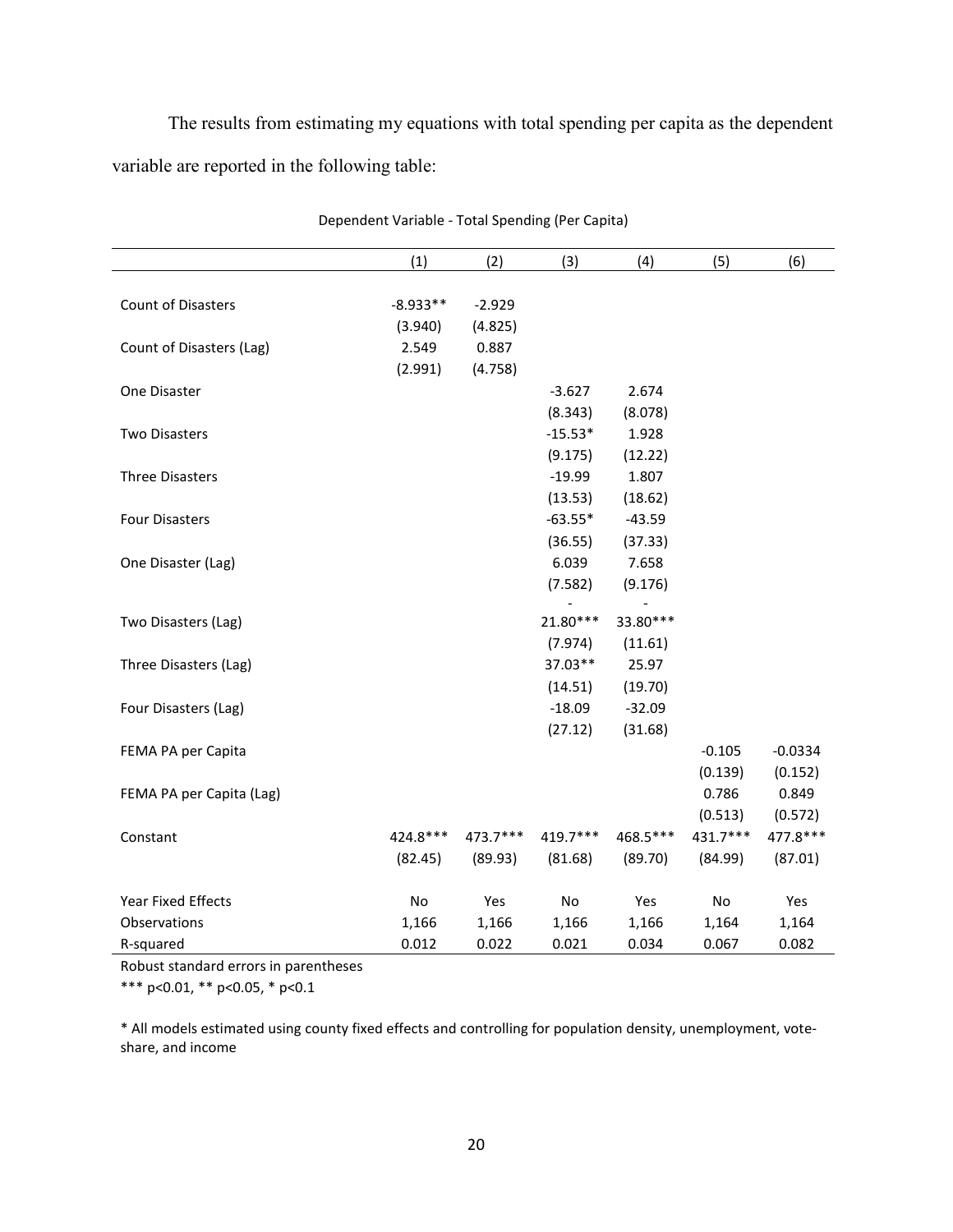For the sake of clarity, I will focus on the results reported in columns (5) and (6). These results suggest that there is no relationship between current or previous year damage and current year spending. This result is interesting because if the results from the total receipts models are to be believed, this would suggest that county government surpluses are increasing because of disaster damage. This could happen for at least two reasons. The first is that counties are opportunistic and take advantage of the availability of FEMA grant funds to increase revenues. The second is that counties may cut spending from various categories to supplement disaster relief funding. The models that estimate the effects of damage on specific spending categories will help to detail what is occurring.

The results from estimating my equations with revenue categories (per capita) as dependent variables are reported in the following table:

|                          | Taxes      |            | Intergovernmental |            | <b>Borrowing</b> |          |
|--------------------------|------------|------------|-------------------|------------|------------------|----------|
|                          | (1)        | (2)        | (3)               | (4)        | (5)              | (6)      |
|                          |            |            |                   |            |                  |          |
| FEMA PA per Capita       | $-0.0194$  | $-0.0441*$ | $-0.212*$         | $-0.185$   | 0.0371           | 0.0677   |
|                          | (0.0167)   | (0.0250)   | (0.113)           | (0.116)    | (0.0595)         | (0.0542) |
| FEMA PA per Capita (Lag) | $-0.0317$  | $-0.0716$  | $0.232**$         | $0.222**$  | 0.0556           | 0.0810   |
|                          | (0.0332)   | (0.0542)   | (0.108)           | (0.110)    | (0.0704)         | (0.0640) |
|                          |            |            |                   |            |                  |          |
| Constant                 | $779.1***$ | $301.2***$ | $144.3***$        | $231.9***$ | $-2.745$         | $-59.16$ |
|                          | (90.29)    | (97.14)    | (54.96)           | (53.19)    | (43.01)          | (45.37)  |
|                          |            |            |                   |            |                  |          |
| Year Fixed Effects       | No         | Yes        | No                | Yes        | <b>No</b>        | Yes      |
| Observations             | 1,164      | 1,164      | 1,164             | 1,164      | 1,164            | 1,164    |
| R-squared                | 0.026      | 0.040      | 0.052             | 0.095      | 0.004            | 0.015    |

Dependent Variables - Revenue Categories

Robust standard errors in parentheses

\*\*\* p<0.01, \*\* p<0.05, \* p<0.1

\* All models estimated using county fixed effects and controlling for population density, unemployment, vote-share, and income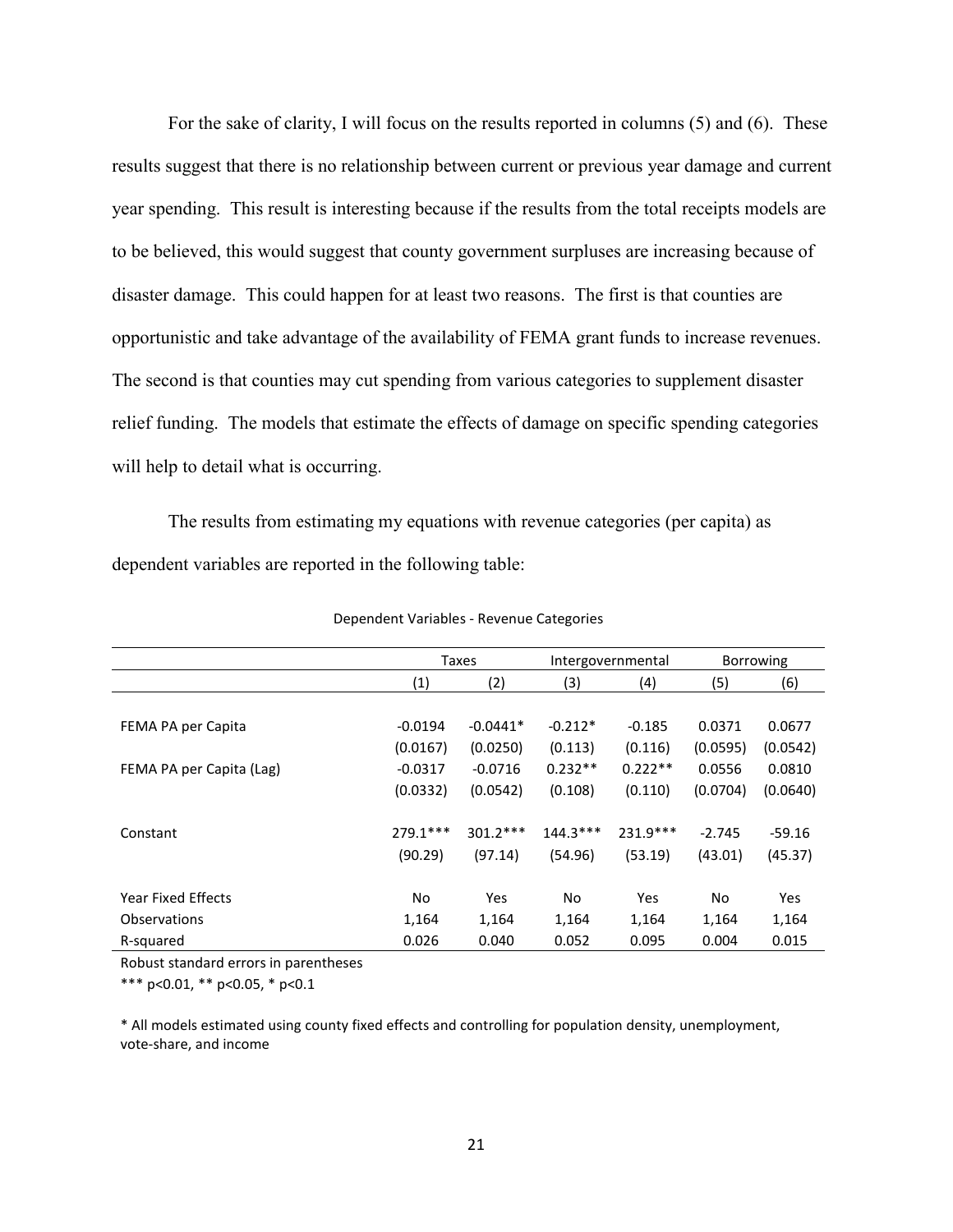These results suggest that tax revenues decrease by \$.044 per capita for each dollar in per capita damage in the current fiscal year. Additionally, the results suggest each dollar in per capita damage in the previous fiscal year is associated with a \$.222 per capita increase in intergovernmental revenues. There appears to be no significant relationship between borrowing and disaster damage.

The significant results from estimating my equations with spending categories (per capita) as dependent variables are reported in the following table:

|                          | Rec & Culture |             | Transportation |            | Administration |            |
|--------------------------|---------------|-------------|----------------|------------|----------------|------------|
|                          | (1)           | (2)         | (3)            | (4)        | (5)            | (6)        |
|                          |               |             |                |            |                |            |
| FEMA PA per Capita       | $-0.0143**$   | $-0.0131**$ | $-0.0713***$   | $-0.0331$  | $-0.0359*$     | $-0.0229$  |
|                          | (0.00615)     | (0.00615)   | (0.0261)       | (0.0277)   | (0.0193)       | (0.0203)   |
| FEMA PA per Capita (Lag) | 0.00165       | $-0.00314$  | $0.172***$     | $0.172***$ | $-0.0124$      | $-0.00841$ |
|                          | (0.00831)     | (0.00974)   | (0.0552)       | (0.0571)   | (0.0139)       | (0.0160)   |
| Constant                 | $-1.946$      | 2.195       | $51.07*$       | $84.62***$ | $149.8***$     | $164.1***$ |
|                          | (10.46)       | (10.75)     | (27.05)        | (23.52)    | (34.34)        | (36.79)    |
|                          |               |             |                |            |                |            |
| Year Fixed Effects       | No            | Yes         | No             | Yes        | No             | Yes        |
| Observations             | 1,164         | 1,164       | 1,164          | 1,164      | 1,164          | 1,164      |
| R-squared                | 0.028         | 0.040       | 0.064          | 0.135      | 0.059          | 0.093      |

| Dependent Variables - Spending Categories |  |  |
|-------------------------------------------|--|--|
|-------------------------------------------|--|--|

Robust standard errors in

parentheses

\*\*\* p<0.01, \*\* p<0.05, \* p<0.1

\* All models estimated using county fixed effects and controlling for population density, unemployment, voteshare, and income

The results from estimating the effects of disaster damage on other spending categories did not produce any statistically significant results. These results suggest that disaster damage in the current fiscal year is associated with decreases in per capita spending for recreation and culture as well as administration. Furthermore, the results suggest that each dollar in per capita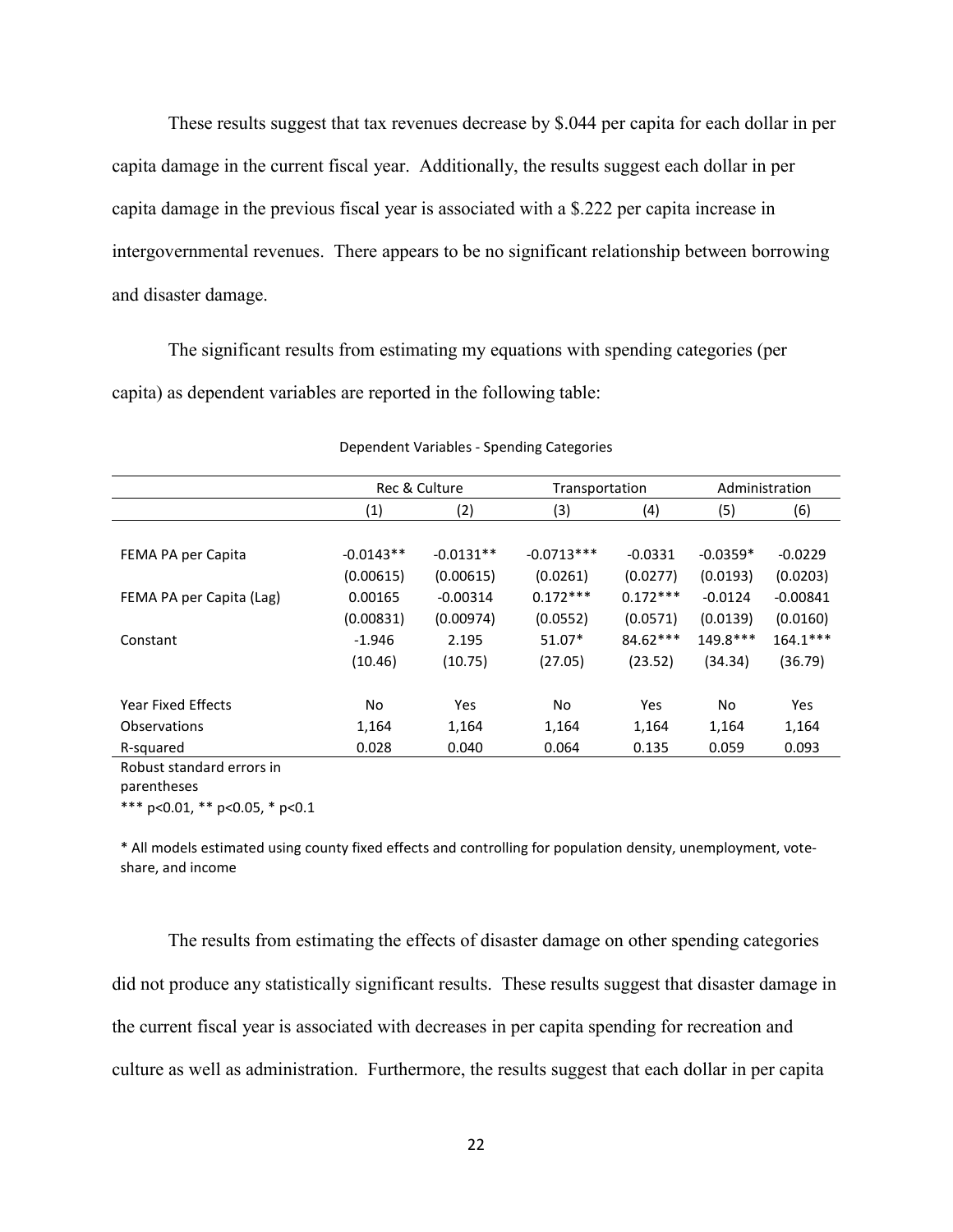damage in the previous fiscal year is associated with a \$0.17 per capita increase in roads and transportation spending per capita in the current fiscal year.

#### **Discussion and Conclusion**

To summarize the significant results from my preferred specifications (FEMA PA funds per capita as the explanatory variable, year fixed effects included);

- Disaster damage in the previous fiscal year is associated with an increase in total receipts per capita in the current fiscal year.
- There is no statistically significant relationship between disaster damage and total spending per capita.
- Disaster damage is associated with a decrease in tax revenues in the current fiscal year and an increase in intergovernmental revenues in the following fiscal year.
- Disaster damage is associated with a decrease in recreation and culture spending per capita in the current fiscal year and an increase in transportation spending per capita in the following fiscal year.

These results raise a few questions. The first being, are county governments increasing their surplus because of disasters? When estimating a model where the dependent variable is surplus per capita, the explanatory variable is FEMA PA funds per capita, and year fixed effects are included, the are not statistically significant. Therefore, this analysis does not present compelling evidence that counties are increasing their surplus as a result of disasters.

The second question concerns economic significance. When looking at the results, it is a little unclear what the magnitude of the results is. Let us begin by quantifying the effect of damage on total receipts. The point estimate suggests that total receipts increase by \$0.93 for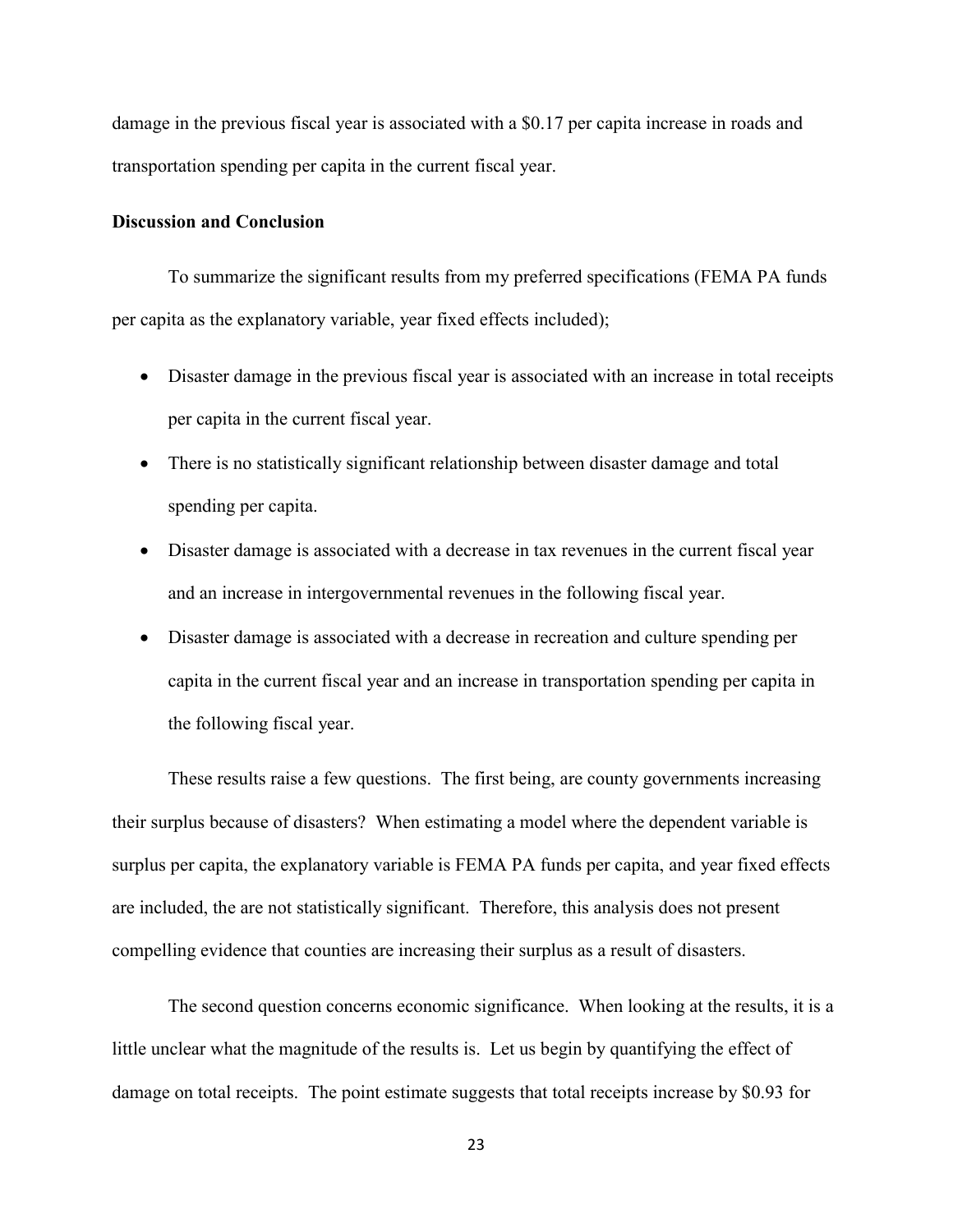each dollar in per capita FEMA PA funds in the previous fiscal year. This amounts to a \$9.33 per capita increase in total receipts for an average level of previous-year damage. Given that the average level of per capita receipts is \$580, this is roughly a 1.6% increase in per capita receipts due to an average level of damage.

Let us now consider the magnitude of changes in taxes and intergovernmental revenues. The point estimate for the average decrease in tax revenues resulting from one dollar in current year damage is -0.04. For an average level of damage, this is a \$0.4 per capita decrease in tax revenues. Given that the average level of per capita tax revenues is \$140, this amounts to a trivial decrease in tax revenues. The point estimate for the average increase in intergovernmental revenues resulting from one dollar in previous year damage is 0.22. For an average level of damage, this is a \$2.20 increase in intergovernmental revenues. Given that the average level of per capita intergovernmental revenues is \$220, this amounts to a 1% increase in intergovernmental revenues.

It is important to note that the \$2.20 increase in intergovernmental revenues only accounts for a portion of the \$9.33 increase in total receipts per capita attributable to an average level of disaster damage in the previous year. The remaining portion of the increase must come from some combination of insurance, donations, and other sources not considered by this study. It is also possible that this gap is partially accounted for by an increase in borrowing despite the lack of statistical significance in my estimates.

We should also specify the magnitudes of effects on spending categories so that we can compare the increase in receipts with changes in spending. For each dollar of current-year PA per capita, recreation and culture spending decreases by \$0.01 per capita on average. For an average level of damage, this amounts to a \$0.10 decrease. Given that the average level of per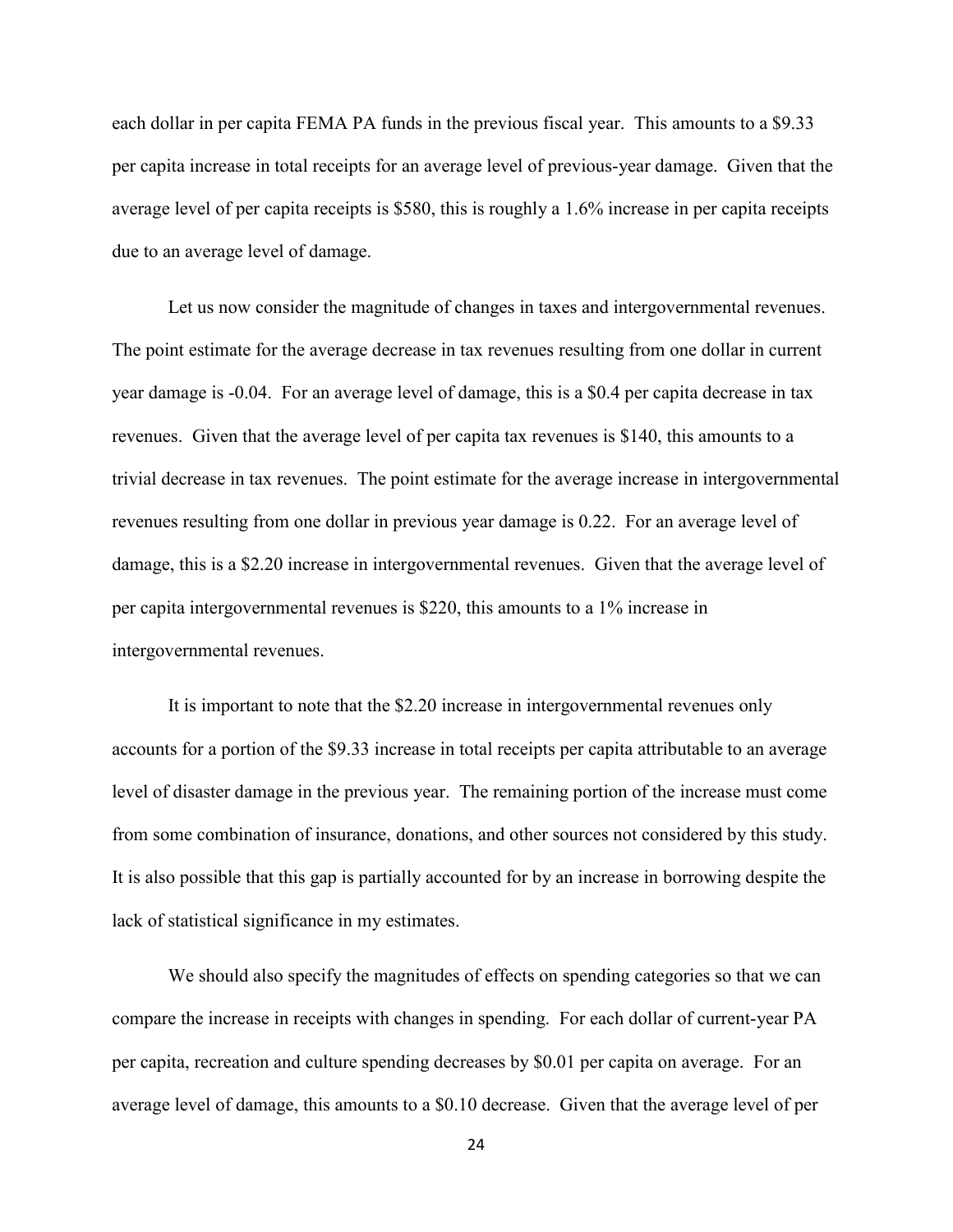capita recreation and culture spending is \$12.25, this equates to a trivial decrease in rec and cultures spending of less than 1%. Each dollar of per capita PA in the previous fiscal year is associated with a \$0.17 increase in roads and transportation spending in the current fiscal year. For an average amount of damage, this is a \$1.70 increase in transportation spending. Given that the average amount of transportation spending is \$88.71 per capita this amounts to a roughly 2% increase in transportation spending.

The results of this study are somewhat encouraging in that they suggest that the effects of disasters on local government budgets are not large. The small changes induced by average levels of disaster damage should be reasonably manageable by local governments given the amount of assistance available from the state and federal government. It should be noted, however, that the average amount of per capita disaster damage is \$10 per capita. If we were to consider the effects when disaster damage is much higher (maximum of \$496.35), the effects of disasters will be much larger. As an extension to this study, it may be useful to identify a better measure of disaster magnitude or damage to determine the reliability of these findings.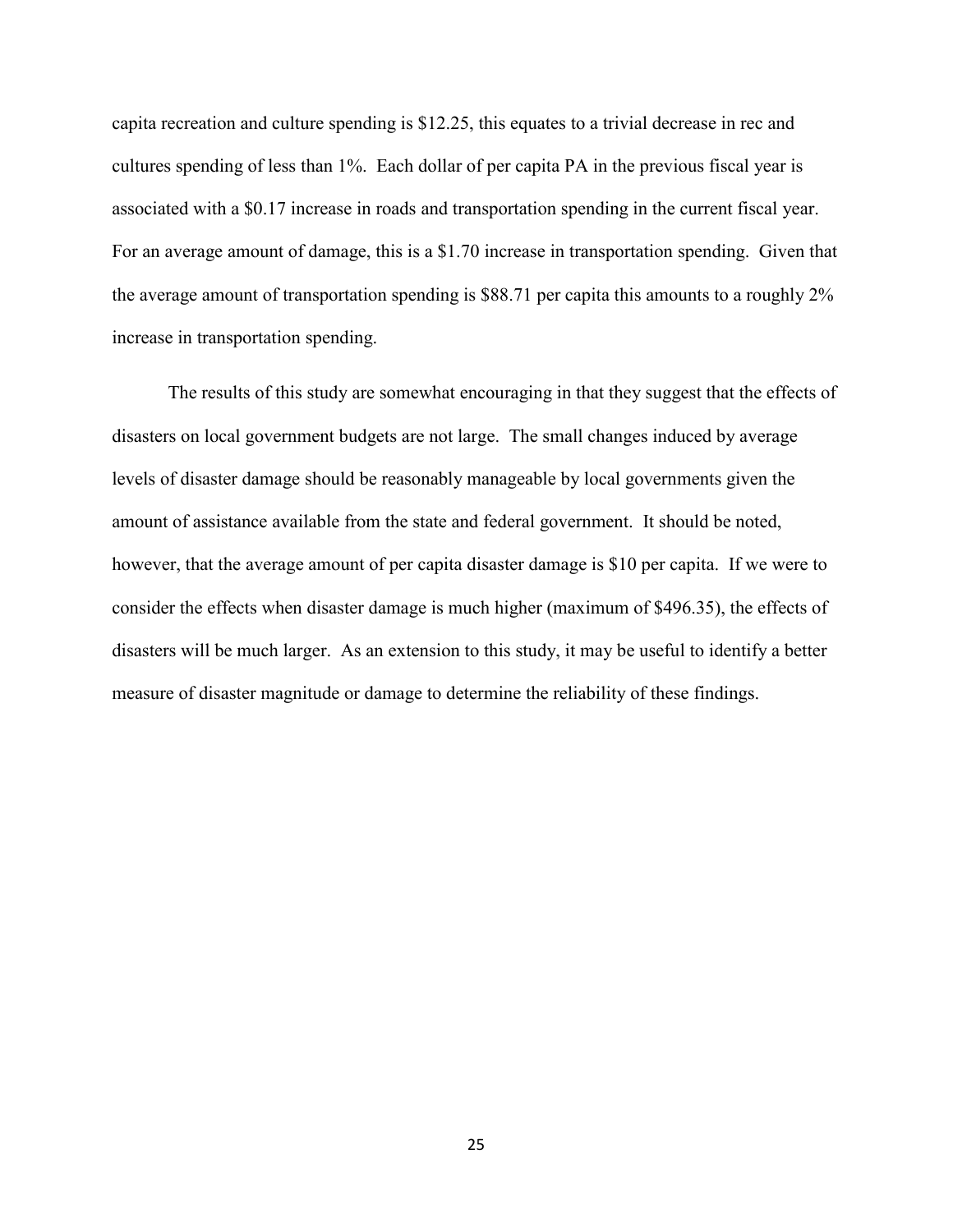# **References**

- Arceneaux, K., & Stein, R. M. (2006). Who Is Held Responsible When Disaster Strikes? the Attribution of Responsibility for a Natural Disaster in an Urban Election. *Journal of Urban Affairs*, 28(1), 43-53.
- Bahl, R. W., Jr., & Saunders, R. J. (1965). Determinants of Changes in State and Local Government Expenditures. *National Tax Journal, 18*(1), 50-57.
- Berke, P. R., Kartez, J., & Wenger, D. (1993). Recovery after Disaster: Achieving Sustainable Development, Mitigation and Equity. *Disasters*, 17(2), 93-109.
- Cavallo, E. A., Galiani, S., Noy, I., & Pantano, J. (2010). Catastrophic Natural Disasters and Economic Growth. *SSRN Electronic Journal*.
- Cavallo, E. A., Valenzuela, P., & Borensztein, E. (2007). Debt Sustainability Under Catastrophic Risk: The Case for Government Budget Insurance. *SSRN Electronic Journal*.
- Chamlee-Wright, E., & Storr, V. H. (2009). Expectations of government's response to disaster. *Public Choice*, 144(1-2), 253-274.
- Col, J. (2007). Managing Disasters: The Role of Local Government. *Public Administration Review*, 67, 114-124.
- Cutter, S. L., & Emrich, C. (2005). Are natural hazards and disaster losses in the U.S. increasing? *Eos, Transactions American Geophysical Union,86*(41), 381.
- Deryugina, T. (2016). The Fiscal Cost of Hurricanes: Disaster Aid Versus Social Insurance. *Working Paper*.
- Drabek, T. E. (1985). Managing the Emergency Response. *Public Administration Review*, 45, 85.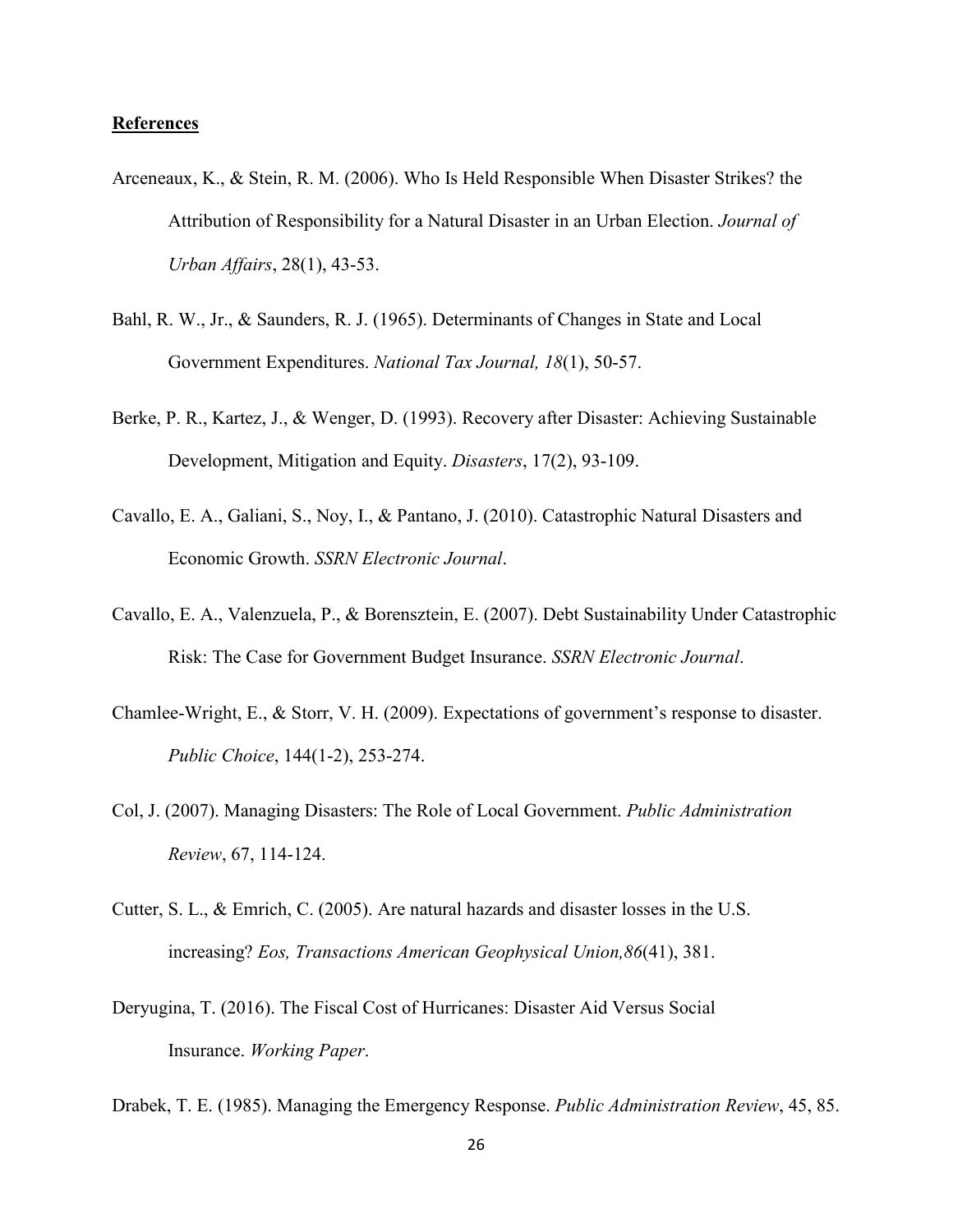- Fisher, G. W. (1961). Determinants of State and Local Government Expenditures: A Preliminary Analysis. *National Tax Journal,14*(4), 349-355.
- Harrald, J. R. (2006). Agility and Discipline: Critical Success Factors for Disaster Response. *The Annals of the American Academy of Political and Social Science*, 604(1), 256-272.
- Healy, A., & Malhotra, N. (2009). Myopic Voters and Natural Disaster Policy. *American Political Science Review*, 103(03), 387-406.
- Kartez, J. D., & Lindell, M. K. (1987). Planning for Uncertainty: The Case of local Disaster Planning. *Journal of the American Planning Association*, 53(4), 487-498.
- Kirchberger, M. (2017). Natural disasters and labor markets. *Journal of Development Economics,125*, 40-58.
- Kusumasari, B., Alam, Q., & Siddiqui, K. (2010). Resource capability for local government in managing disaster. *Disaster Prevention and Management: An International Journal*, 19(4), 438-451.
- Noy, I., & Nualsri, A. (2011). Fiscal storms: Public spending and revenues in the aftermath of natural disasters. *Environment and Development Economics,16*(01), 113-128.
- Noy, I., & Vu, T. B. (2010). The economics of natural disasters in a developing country: The case of Vietnam. *Journal of Asian Economics,21*(4), 345-354.
- Osman, J. W. (1968). On The Use of Intergovernmental Aid As An Expenditure Determinant. *National Tax Journal,21*(4), 437-447.
- Petak, W. J. (1985). Emergency Management: A Challenge for Public Administration. *Public Administration Review*, 45, 3.